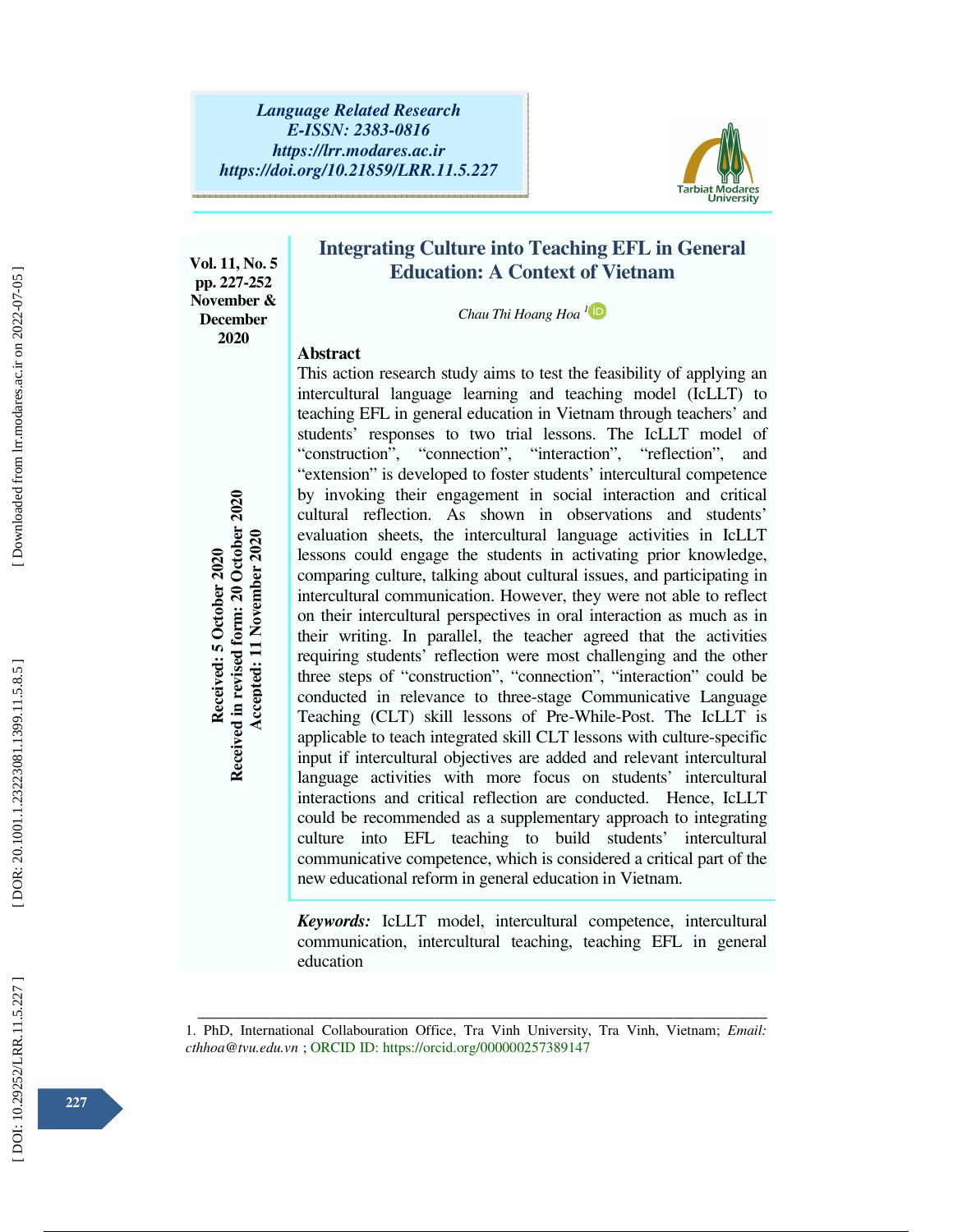# **1. Introduction**

In response to regional and global integration, intercultural integration is an essential part of teaching English as a foreign language (EFL) in general education in Vietnam. Vietnamese language-in-education policy has focused on developing intercultural competence (IC) for the students of this level. As a part of educational reform, the change in curriculum in teaching EFL is noticeable, particularly with the inclusion of intercultural objectives and the inclusion of intercultural input of a variety of cultures besides those of English-speaking countries (Hoang, 2016). Evaluating intercultural content in the pilot coursebook of grade 10, volume 1, Lai (2016) found that the proportion of home, target, and international culture is 51%, 31%, and 18% respectively. The cultures of ASEAN and Asian countries, namely Singapore, Malaysia, China, Thailand, South Korea, and Japan were included in a new EFL coursebook series (Hoang, 2018). The cultural content about these cultures is presented in a separate lesson, entitled "Communication and Culture", in tandem with language skill lessons in each unit. Given these points, the integration of culture in EFL teaching has been recognized at the macro level, with evidence of intercultural aims in the curriculum and the inclusion of intercultural content in the pilot coursebooks.

However, the practice of teachers in terms of intercultural teaching is not comprehensive enough to develop learners' IC or intercultural communicative competence (ICC). Theoretically, to the advocates of intercultural education (Byram, 1997; Crozet et al., 1999; Deardorff, 2006; Liddicoat, 2002; Liddicoat & Scarino, 2013; Newton et al., 2010; Newton, 2016), IC had its own dimensions and developmental framework, so it could not be an incidental outcome of EFL teaching and the passive transmission of intercultural knowledge is not sufficient for IC formation and development. In pre-action research studies (Chau & Truong, 2019), it was confirmed that the practice of EFL teachers did not observe "true" intercultural education theory. Teachers rarely conducted intercultural teaching activities to build students' intercultural attitudes and skills (Chau & Truong, 2018) and their teaching practice was teacher-centered, knowledge-based, and coursebook-driven (Chau & Truong, 2019). According to the Ministry of Education and Training (MOET) of Vietnam, CLT is considered the dominating EFL teaching method in general education (MOET, 2018), so the focus on communicative competence is explainable. Therefore, this is why integrating culture into teaching EFL requires an additional teaching approach, an intercultural language learning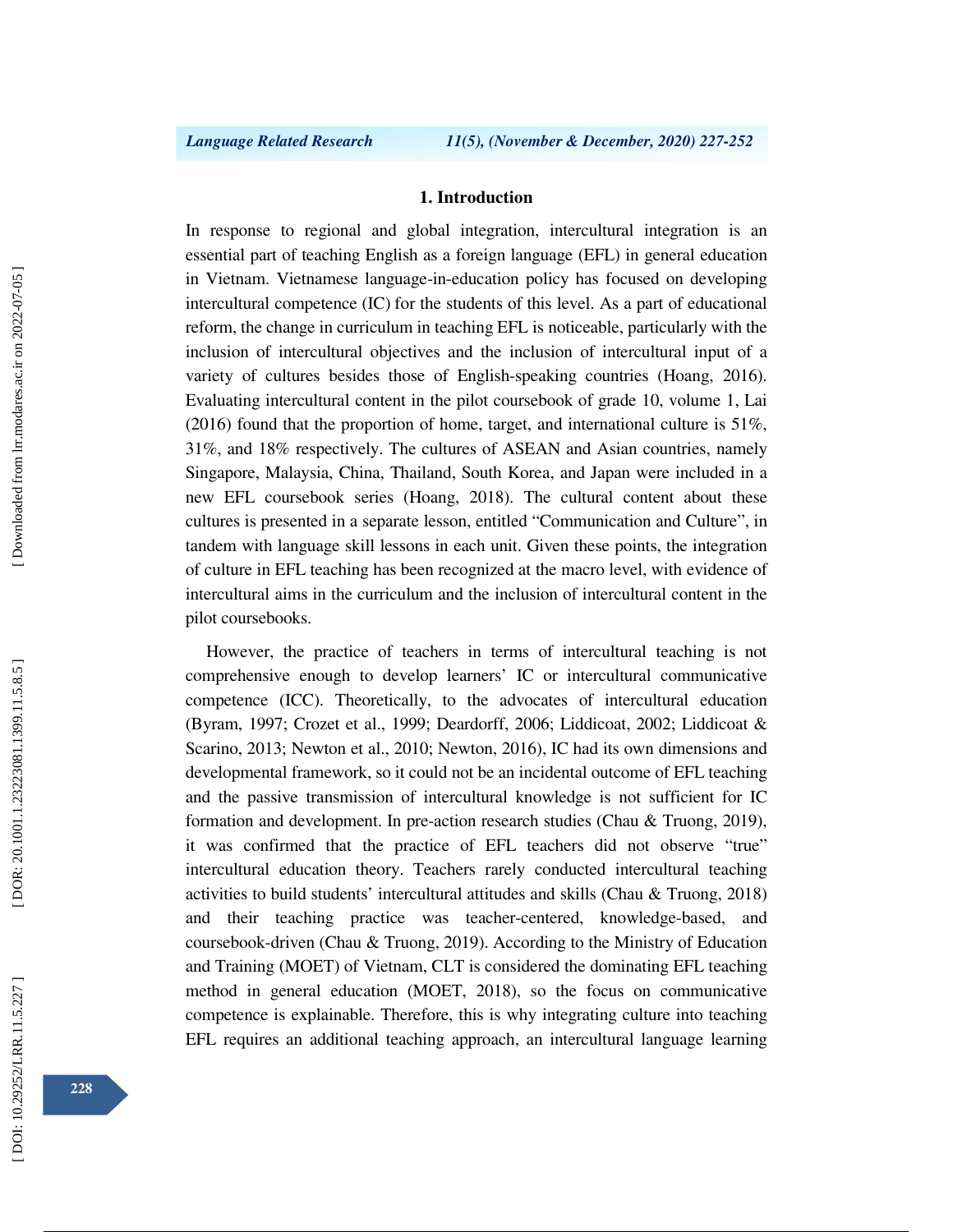and teaching (IcLLT) approach to supplement CLT to support the attainment of the intercultural objectives as stated by MOET (2012, 2018). This research aims to develop and explore the implementability of the IcLLT model to integrate culture into teaching EFL in general education in Vietnam through participating teacher's and students' responses to two trial lessons.

## **2. Review of the Literature**

This part reviews the literature on culture, IC frameworks, intercultural language teaching approach in terms of principles, strategies, and suggestions for modifying EFL lessons and related studies in the field.

### *2.1. Culture and IC Definitions*

There is no consensus in defining culture because it is viewed differently from field to field. From a dynamic view of culture, Liddicoat (1997) argued that culture is not only facts and artifacts or information and things, but also actions and understanding. Liddicoat et al. (2003, p. 45) defined culture as "a complex system of concepts, attitudes, values, beliefs, conventions, behaviors, practices, rituals, and lifestyle of the people who make up a cultural group, as well as the artifacts they produce and the institutions they create". Supporting Liddicoat et al.'s (2003) view of culture, Browett (2003) and Sewell (2005) agreed that culture is dynamic and ever-changing, and so are practices, behaviors, beliefs, values of cultural groups of people. This definition of culture does not convey the relationship between language and culture, but it has pedagogical meaning for reaching a relative degree of dynamicity and clarity of culture constitution. Regarding intercultural language education, culture or cultural input is recognized as culture-implicit and cultureexplicit or culture-specific and culture-general respectively (Dinh, 2016; Paige et al., 2003). If the input is tied to (a) specific cultural group or groups, it is specified as culture-explicit. If the input is general or unidentifiable to any group(s) of culture is marked as culture-implicit.

Defining cultural competence and IC depends on how we define culture. Fantini et al. (2001) made a distinction between cultural competence and IC. Cultural competence is "language-culture ability individuals develop for use in their native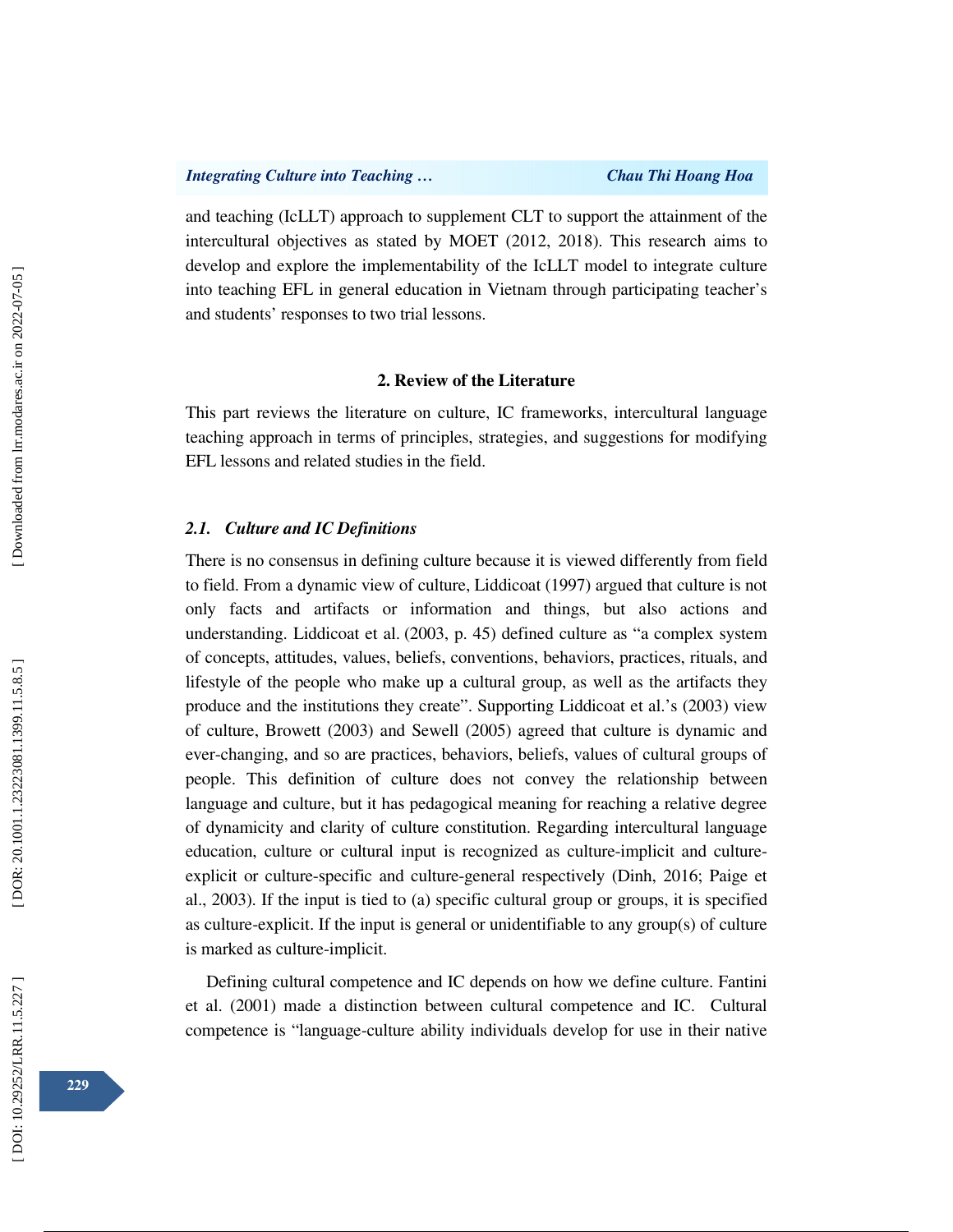societies" (p. 4). This ability refers to an "acceptable" and "intelligible" performance within one's society. On the other hand, IC denotes the "multiple abilities that allow one to interact "effectively" and "appropriately" across cultures" (p. 8). Based on Fantini et al. (2001), IC comprises the competence in both the home and other cultures. IC*,* hence*,* is defined as the ability to communicate effectively and appropriately within and across cultural and linguistic backgrounds in one's native language *.*

### *2.2. IC and ICC Frameworks*

Two major trends popularly accepted in IC research are the distinction and alternation between IC and ICC. Byram et al. (2002) made a clear distinction between IC and ICC. ICC refers to an *"*ability to ensure a shared understanding by people of different social identities, and the ability to interact with people as complex human beings with multiple identities and their own individuality" (Byram et al., 2002, p. 10). IC denotes the ability to mediate between cultures using *one's own* language and ICC using a foreign language. In a slightly different way, Fantini (2000, 2006) agreed that ICC and IC were two distinctive terms but could be used alternatively in many contexts. In details, ICC includes multiple constituents: (1) a variety of traits and characteristics, (2) three areas or domains, (3) four dimensions, (4) proficiency in the host language, and (5) varying levels of attainment throughout a longitudinal and developmental process (Fantini, 2000). The four IC dimensions are (1) knowledge, (2) attitudes, (3) skills, and (4) awareness, which evolve in a developing and continuous procedure, known as  $A + ASK$  quartet (Figure 1).

### **Figure 1**

*The Framework of Intercultural Communicative Competence (Fantini, 2000)* 

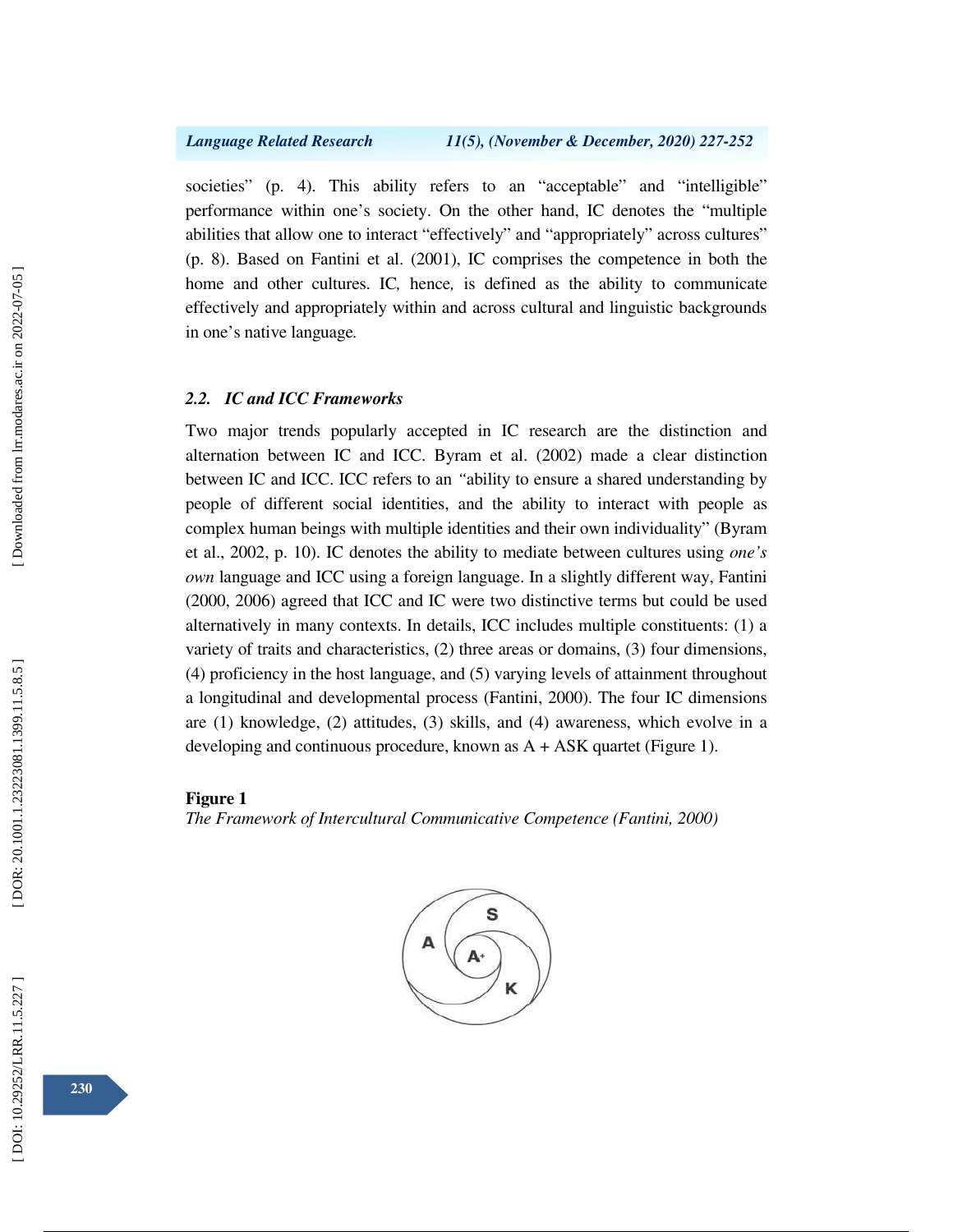The developmental framework of IC in four areas regulates the choice and design of intercultural language activities and intercultural objectives in the intercultural language learning and teaching model (IcLLT) with principles and strategies described below.

### *2.3. The Framework for ICLLT*

The IcLLT model and its principles and strategies are constructed in light of intercultural communicative language learning and teaching (Liddicoat et al., 2003; Liddicoat & Scarino, 2013; Newton et al., 2010; Newton, 2016).

Liddicoat et al. (2003) and Liddicoat and Scarino (2013) proposed five principles for Intercultural Language Learning (IcLL) of "active construction", "making connections", "social interaction", "reflection, and "responsibility". The "active construction" involves meaningful construction of knowledge within a sociocultural context to enable learners to develop a personal and intercultural space from their own views. The "making connections" relates to engaging in constructive analysis of linguistic and cultural similarities and differences between home and target language and culture. The "social interaction" is referred to as communicating across linguistic and cultural boundaries and engaging with new conceptual systems through language. The "reflection" indicates the underlying process of conscious awareness and consideration. Finally, the "responsibility" inspires learners to involve themselves in successful communication across language and culture to develop intercultural awareness. The five IcLL principles represent a complete model or a holistic approach for intercultural language learning and teaching in the procedure of acquiring, processing, practicing, reflecting, and awareness-raising. This model is applicable in intercultural language learning because it highlights the active engagement of learners through social interactions and critical reflections.

IcLLT follows the five principles of IcLL of "active construction, "making "connections", "social interaction", "reflection", and "responsibility". However, to make the model fit in the context of teaching EFL to upper secondary students, modifications are made to the two steps of "social interaction" and "responsibility". First, according to Liddicoat et al. (2003) and Liddicoat and Scarino (2013), the "social interaction" involves real-life interactions across linguistic and cultural boundaries, which are not common in an FL teaching context, so the (social) "interaction" in IcLLT is meaningful interactions between teachers and students or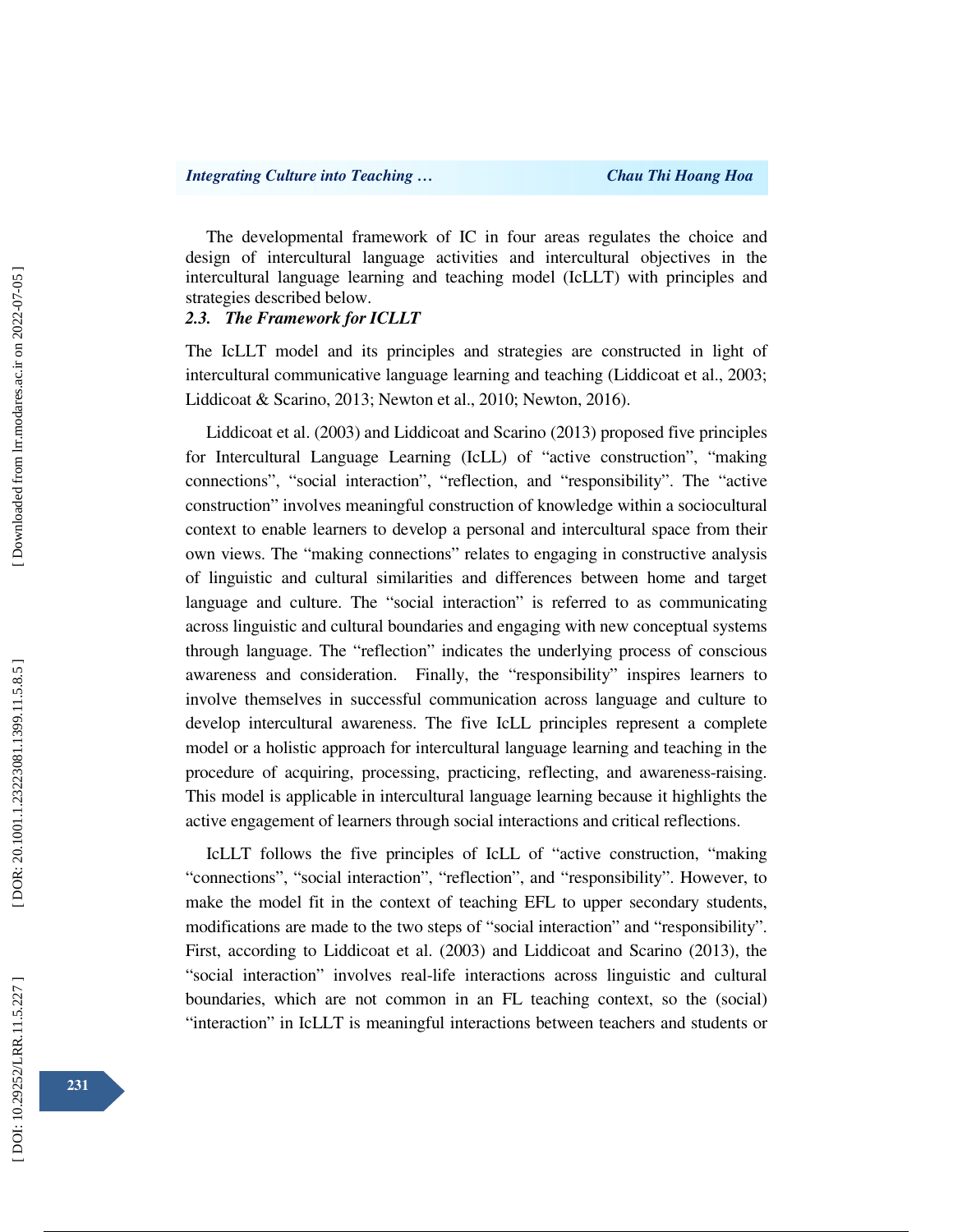among students. To ensure the authenticity of the "interaction" and stimulate students' active engagement, they could be asked to share their cultural knowledge and experiences. Second, the "extension" in the IcLLT model differs from the "responsibility" suggested by Liddicoat et al. (2003) and Liddicoat and Scarino (2013). As a principle, the "responsibility" motivates learners to engage in successful communication across languages and cultures to develop their intercultural awareness. However, it is not likely to be adopted as an intercultural teaching step or strategy in teaching EFL in general education. For that purpose, the "extension" is proposed in place for the "responsibility" as the last step of the IcLLT model. In this model, the "extension" could be conducted in the form of extramural intercultural activities to engage students in simulated or real intercultural communication: talking to guest speakers, doing problem-solving tasks, participating in role-plays, doing community-based projects related to culture, celebrating cultural events, making pen pals from other cultures, and so forth. In the five IcLLT steps of "construction", "connection", "reflection", "interaction", and "extension", learners are actively engaged in social interaction and critical reflection to foster their own IC as what is shown in Figure 2, the theoretical framework of this study.

### **Figure 2**

# *IcLLT Model*



The IcLLT adopted principles for intercultural (communicative language) teaching proposed by Liddicoat and Crozet (1997), Newton et al. (2010), and Newton (2016) as guidelines for the integration of culture into EFL teaching.

- Intercultural teaching should be included in language lessons, not only a lesson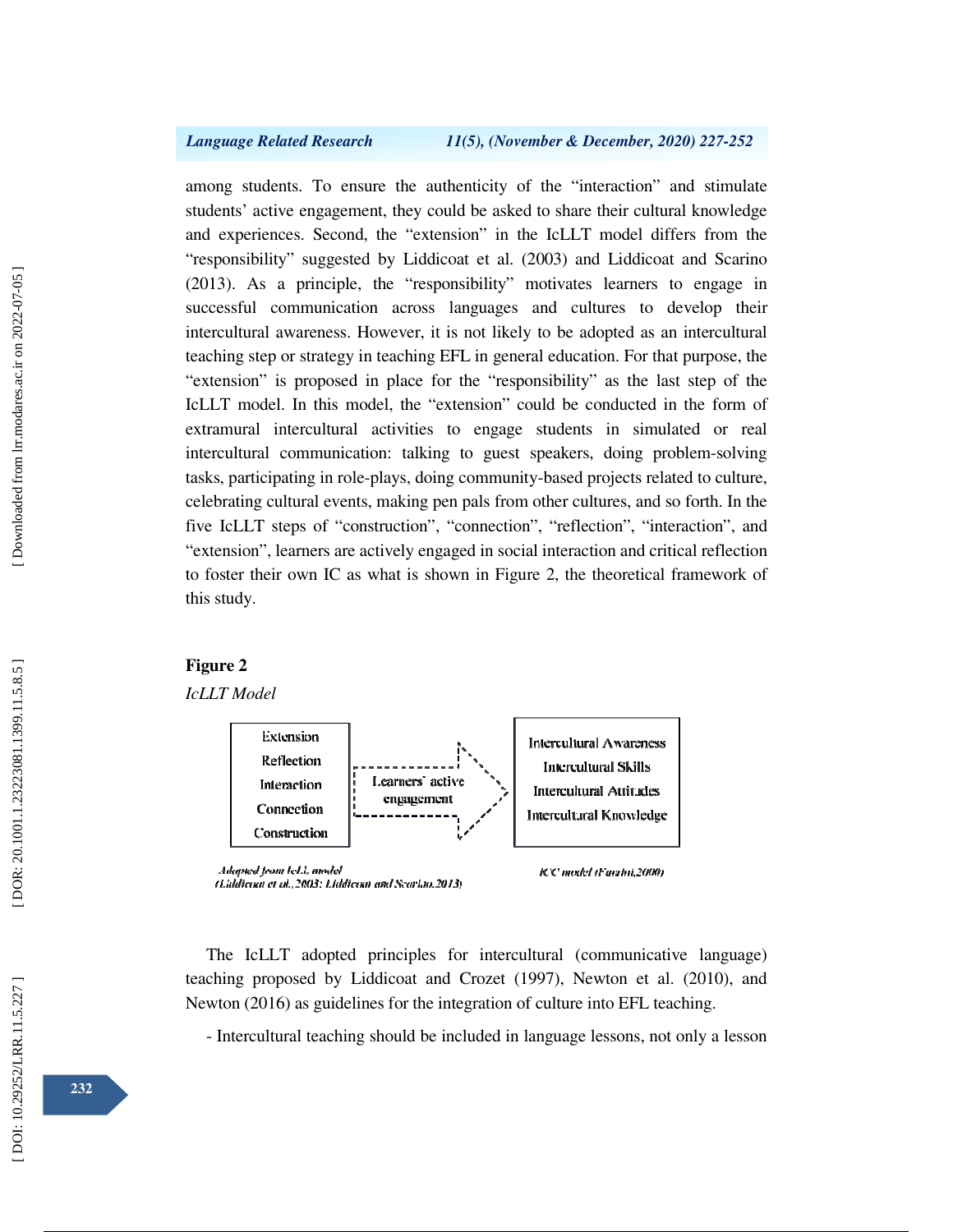by itself but with a balance of cultural and linguistic focus.

- Intercultural teaching integration should be both implicit and explicit with clearly stated intercultural outcomes.

- Intercultural teaching should foster learners' acquiring and learning process.

- Intercultural teaching should take the diversity of learners and contexts into account with a variety of intercultural language activities.

- Intercultural teaching should aim to develop learners' ICC rather than nativespeaker competence.

On that basis, the IcLLT suggests the two adaptions for the current CLT lessons with (1) the addition of intercultural objectives and (2) the revisions of languagebased activities towards intercultural language activities, which happen in the five stages of "construction", "connection", "reflection", "interaction", and "extension".

### *2.3.1. Intercultural Objectives*

ICC objectives should be addressed in the IcLLT lessons, which is one of the distinctions between IcLLT and CLT lessons. Intercultural objectives can be segmented according to their dimensions and measured analytically (Deardorff, 2006). Besides, IC and CC should be addressed and measured separately for the practicality of measurement and conducting relevant intercultural language activities.

## *2.3.2. The Suggested IcLLT Lesson Plan*

A sample of an IcLLT lesson plan, following the five-task-components structure of input, activities, goals, roles, and settings (Nunan, 1989, as cited in Corbett, 2003) and descriptions of intercultural language teaching lesson plan (see Corbett, 2003) is presented in Appendix A.

# *2.4. Intercultural Language Learning and Teaching Models Implemented in Related Studies*

In tertiary informal education in Vietnam, research on integrating culture into teaching EFL explicitly to develop students' ICC has flourished. Sharing similar theoretical backgrounds with this study, also based on intercultural communicative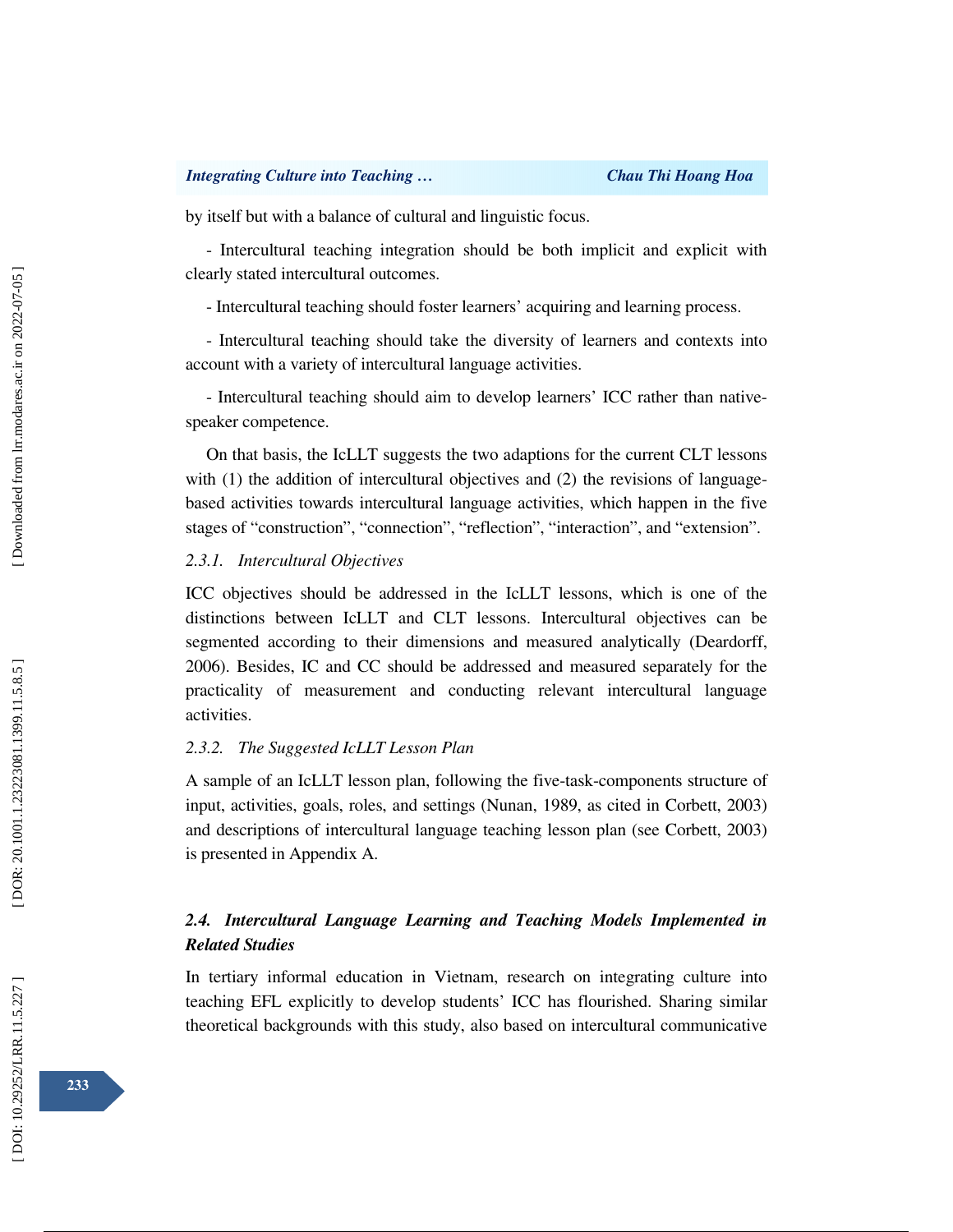language learning and teaching principles (Liddicoat, 2002; Newton et al., 2010), Ho (2011) and Tran (2015) developed models for integrating culture to language teaching to build students' ICC. It was found that the two models have received a positive evaluation from participating teachers and students. More importantly, the experimental groups of intercultural integration outweighed the intact groups in terms of IC and ICC development.

Ho's (2011) IC lessons were adapted to reflect the five IcLL principles (Liddicoat et al., 2003) of (1) active construction; (2) making connections; (3) social interaction; (4) reflection and (5) responsibility. In speaking IC lessons, role-plays and ethnographic interviews were frequently conducted to create social interaction. Role-play allows students to act out the roles of different participants in a given intercultural situation. Ethnographic interview engages students to participate in social interaction with a native English speaker invited to the classroom through an ethnographic interview. Though all the four IC elements were subjected to qualitative and quantitative measurement and the meaningful growth of students' IC and their positive perceptions of IC teaching were confirmed, Ho (2011) agreed that IC objectives can be segmented and graded according to the levels of students' acquisition and engagement into social interaction.

Tran (2015) developed ICLT model of input - notice - practice - output based on Liddicoat's (2002) model of IC acquisition with the balance and interrelationship between language and culture, which were manifested in the ICLT lesson objectives and activities. Comparing to Ho's (2011) model, the four elements made up ICLT are more explicit to describe EFL lesson stages. With regard to IC teaching strategies and goals, Tran (2015) stated that the "input" aimed for language knowledge and intercultural knowledge from exposing learners to a variety of authentic resources about different cultures; the "notice" for learners' intercultural attitudes and awareness by having learners notice and make comparisons between unfamiliar and familiar features between cultures; the "practice" for intercultural skills by engaging learners in practicing short and guided communicative tasks; and the "output" for interculture in use by creating an authentic environment to help learners build their intercultural competence in different situations.

Sharing common principles for intercultural language learning and teaching, the two models above have some differences in terms of the activities involved and the statements of intercultural objectives. Applying IcLL model, Ho (2011) specified intercultural objectives according to intercultural language activities to engage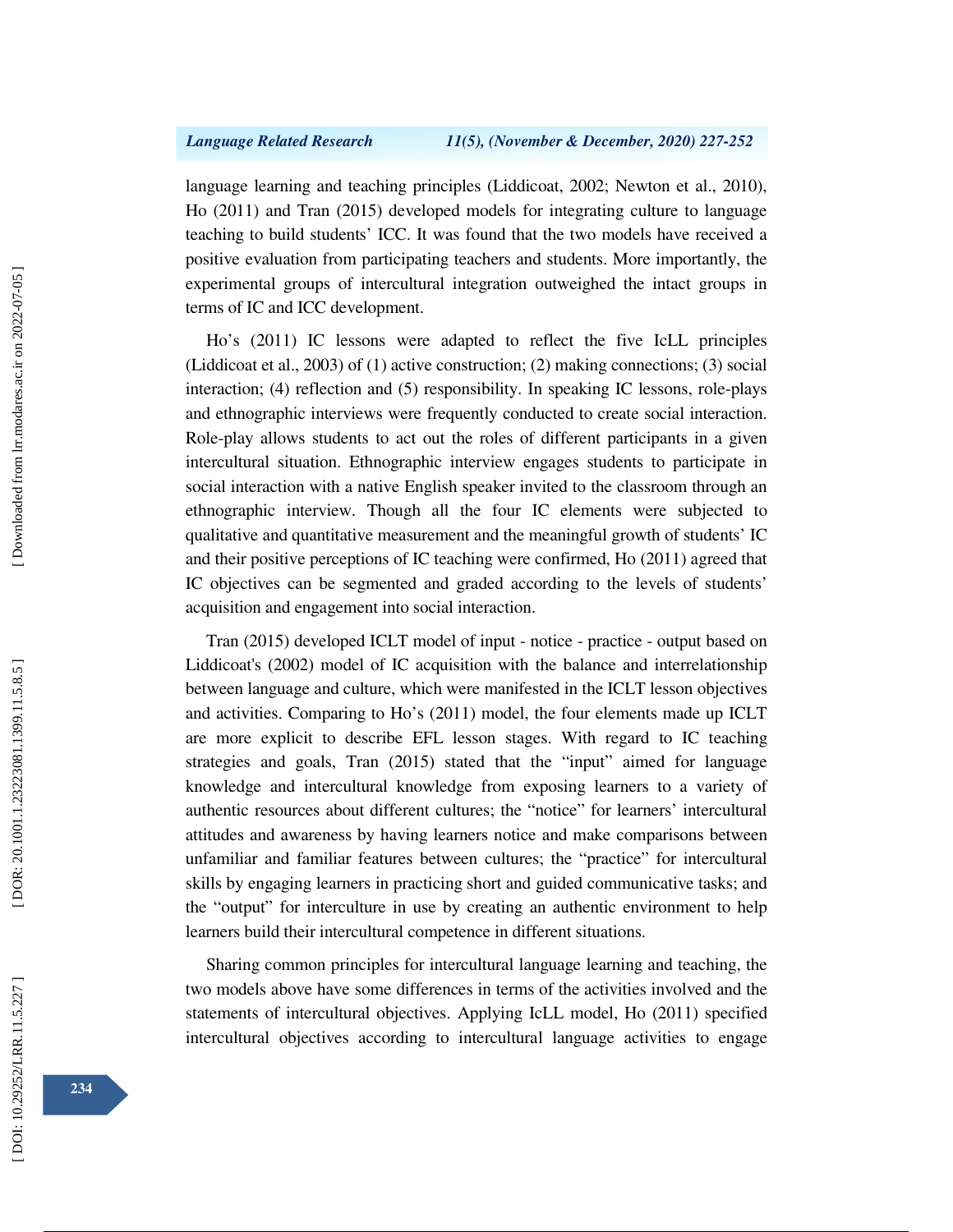learners' social interaction to develop their intercultural knowledge, skills, and attitudes. Tran's (2015) ICLT model was aimed to develop learners' IC in parallel to language competencies in integrated skill lessons. The IcLLT model, proposed in this study applying IcLL as a holistic learning and teaching model with the five stages of "construction", "connection", "reflection", "interaction", and "extension" aims to build students IC explicitly besides CC objectives. The implementability of the five stages of IcLLT model with the recognition of IC objectives in EFL teaching in general education is the main gap this study aims to fill.

## **3. Method**

This study embraces action research design applying the POAR model (Kemmis & McTaggart, 1988) of "planning" (planning), "acting" (implementing the plan), "observing" (observing the implementation), and "reflecting" (reflecting on the implementation based on the observation). In class-based research, "acting" and "teaching" can be used alternatively; "teaching" and "observing" are concurrently reported. IcLLT model of "construction", "connection", "interaction", "reflection" and "extension" was applied to teach two integrated skill lessons, titled "Communication and Culture". Students' responses to the IcLLT lessons were reflected from written evaluation sheets, class observations, and writing tasks given as homework. The EFL teacher who taught the class as her usual business was invited to join all steps of the research cycle and gave her evaluation of the implementation. Additionally, a Canadian teacher, who is also a writer, was invited as a guest speaker to give a lecture on a related intercultural issue.

### **4. Results**

This part presents the application of the IcLLT model to exploit two "Communication and Culture" lessons in Unit 6 and 7 of the pilot coursebook grade 10.

### *4.1. Planning*

The participating teacher and the researcher agreed that the planning of IcLLT lessons should respect the provided language and culture content and language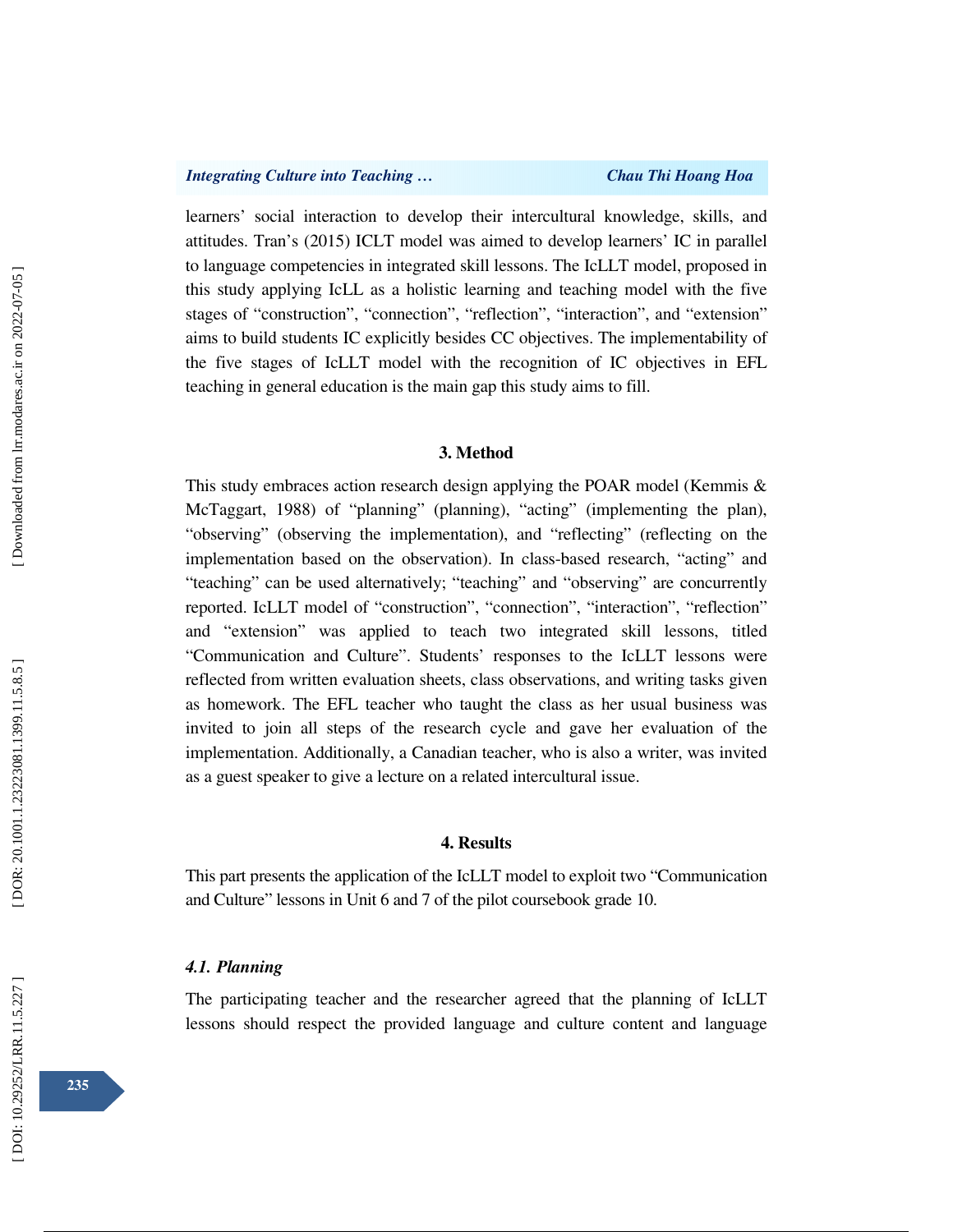objectives. Besides, the active engagement of the students should be the main criterion to design intercultural language activities. Two IcLLT lesson plans of Unit 6 and Unit 7 are presented in Appendix B and C respectively. Most of the adjustments are aimed to enhance social interactions and critical reflections toward intercultural issues among the students. To clarify, most of the language and culture content remained unchanged in the two lessons, but the nature of tasks in terms of the authenticity of the interactions, the depth and criticality of the discussion, and the use of students' prior knowledge and experience were paid with more special attention.

### *4.2. Teaching and Observing*

This part presents how the two IcLLT lessons happened, focusing on the process of class activities (intercultural language activities) in the five steps and the product of the students' use of language and IC from the observations and their written works.

### *4.2.1. Construction*

The "construction" could partly achieve its aim in activating the students' prior knowledge about the set topic. From observations, the students' participation in the "construction" of Unit 6 was less obvious than those of Unit 7. In Unit 6, the addition of the "construction" as pre-speaking activity and pre-reading activity was relevant, but the students' engagement was not apparent. In the "construction" of the Culture section (Appendix B), the students were eager to report how they envisioned their future success (see Excerpt 1).

### *Excerpt 1: Samples of students' interaction*

C7: "I don't care much about my job… just help me to earn enough for my life. I want to have a good husband with many children. That is more important to me."

F7: "All what I want is to have a shop to sell accessories to teenagers. I won't go to university."

G7: "I will have a good job and earn a lot of money for my parents. I will be a good wife to my husband."

# *4.2.2. Connection*

The "connection" was a compulsory part of the IcLLT model. In Unit 6, the "connection" and the "interaction" were merged into one activity, in which the students interact with their peers to compare cultural practices (from the provided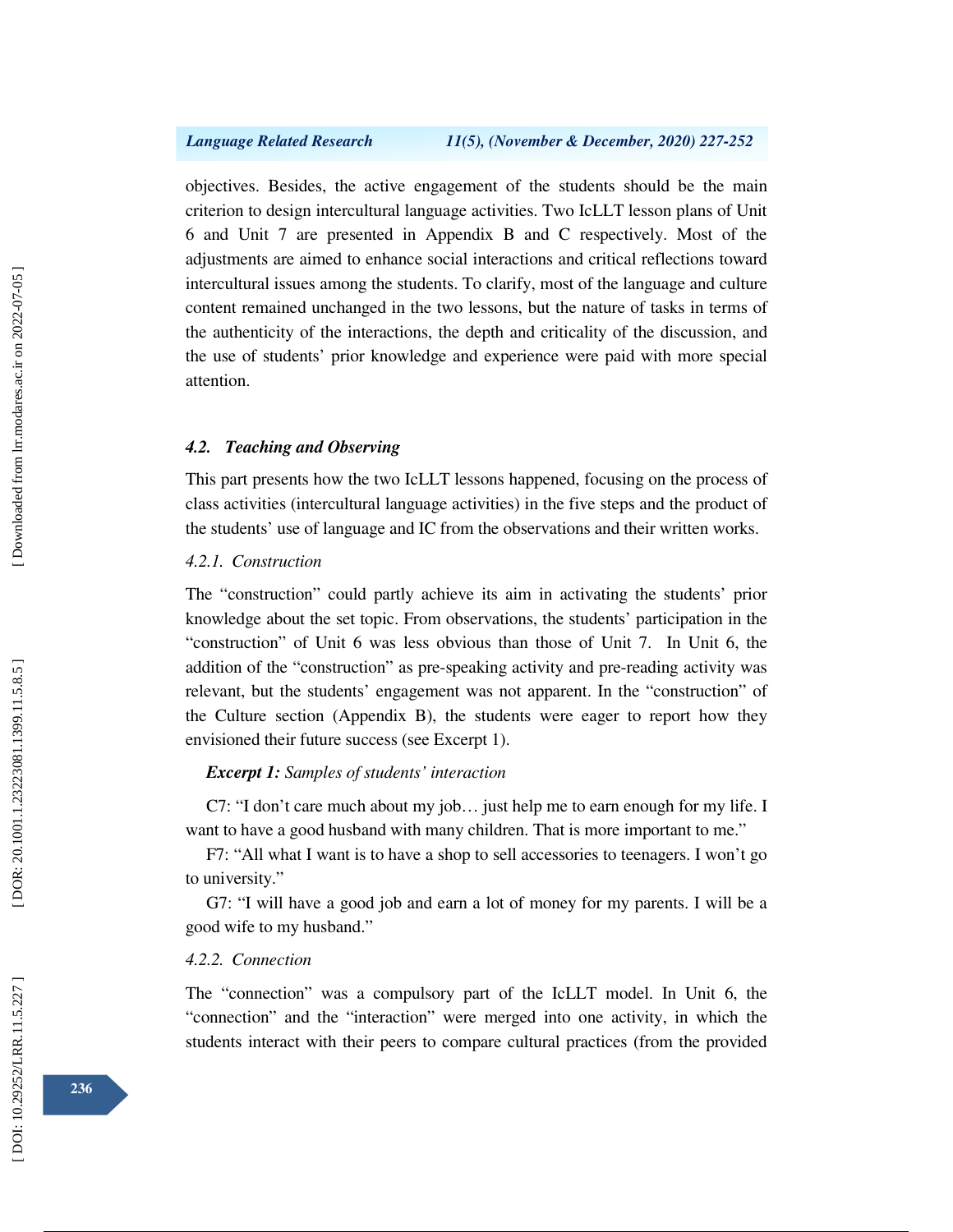reading texts) and the students' prior knowledge. A better way to combine the comparison and interaction about culture was having the students record the compared details in a grid and engaging them in a discussion about it (see Handout, Unit 7, Appendix C).

# *4.2.3. Interaction*

Intercultural language activities involved the engagement and language productivity of the students at different levels in both two lessons. The observations showed that the students made a "noisy crowd" when they talked about what they had known and experienced. For example, in Unit 6, the students were able to use their own words to talk about the achievements in "gender equality" in Vietnam (see Excerpt 2).

## *Excerpt 2: Samples of students' interaction*

A6. "In the past, women have no or less education than men … but now, women have more than men."

C6. "Women were caregivers and housewives. Now, they can follow their dreams and do their favourite jobs."

H6. "Even women can join the army to become a soldier."

Similarly, students were excited and well engaged in interaction due to the familiarity of the topic. As shown in Excerpt 3, their language choice and production were various and natural.

### *Excerpt 3: A sample of students' conversation*

A7: "Who do you often buy presents for?"

C7: "Erh, … me? I never buy any presents. I don't have money."

A7: "Ah, OK! What is the most expensive present you have been given?"

C7: "I don't know because I don't care how much it is. I never look a gift horse in the mouth …"

### *4.2.4. Reflection*

Students' language productivity was not obviously seen in some part of the discussion of reflective questions. However, the evidence of students' engagement in the "reflection" was more visible in their writing assignments on "gender equality" and "values of success". In fact, the students' written reflections (in Unit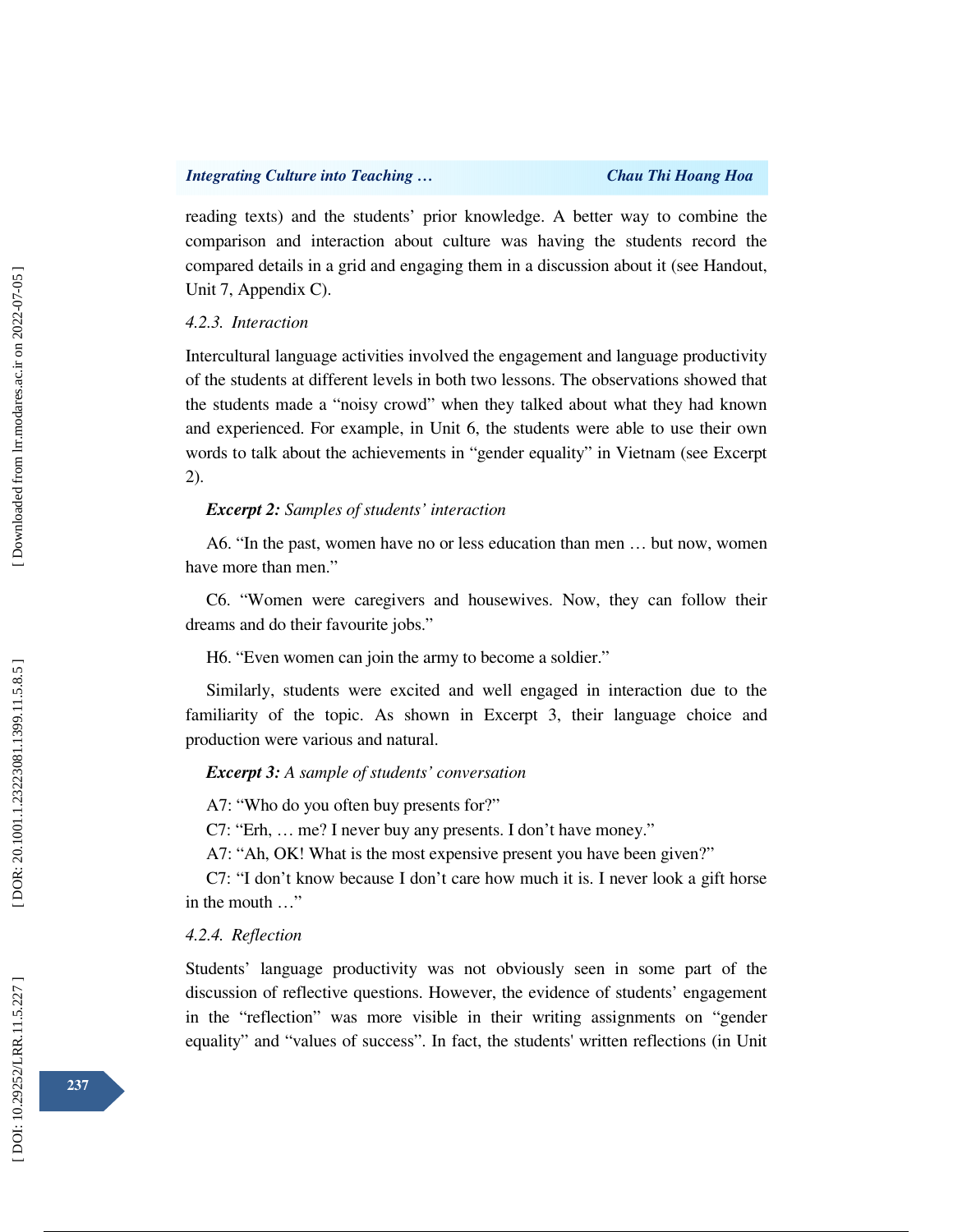6) were based on what they experienced and thought rather than what they learned from the culture input presented in the coursebook (see Task 4, Culture, Unit 6, Appendix B). The students were taught about gender achievements in Vietnam, but they raised many issues about gender bias (see Excerpt 4), such as child gender preference, social gender expectations, schooling opportunities, domestic violence, and household workload.

*Excerpt 4: Students' reflections on gender issue in Vietnam* 

*Question: Do you think that in Vietnam, women are equal to men? Why (not)?* 

A6: "No, I don't think that men and women are equal. Baby boys are more preferable than girls."

C6: "No, people usually say you are girls, do this or don't do that even people who have the same gender as me. Why so?"

D6: "No, because too many girls cannot go to schools or universities."

F6: "No, every day, domestic violence still happens. Very often, women are victims."

P6: "No, I don't think so. In my family, my dad has nothing to do at home besides playing games and watching TV while my mom is busy doing a lot of things."

Similarly, in Unit 7, the students could express meanings of success from the views of different generations. As shown in Excerpt 5, the success that the students pursued was diverse and radical while their parents' expectations were rather conventional: practical and even materialistic.

*Excerpt 5: Students' versus their parents' perspectives on success*

A7: "To my parents, I should study well in Math, Physics, and Chemistry, make a lot of money, have a good job and a big house, and have beautiful children, … All I need is a job to make enough money from my passion, have true friends, have time to enjoy my life."

C7: "My parents expect me to be a successful person with a stable income, happy family with good children and good husband". But, I hope to become a single mom with a little daughter, without a husband".

D7: "They also hope my career has not much hardship. But I like adventures. I want to experience new things and challenge in society confidently."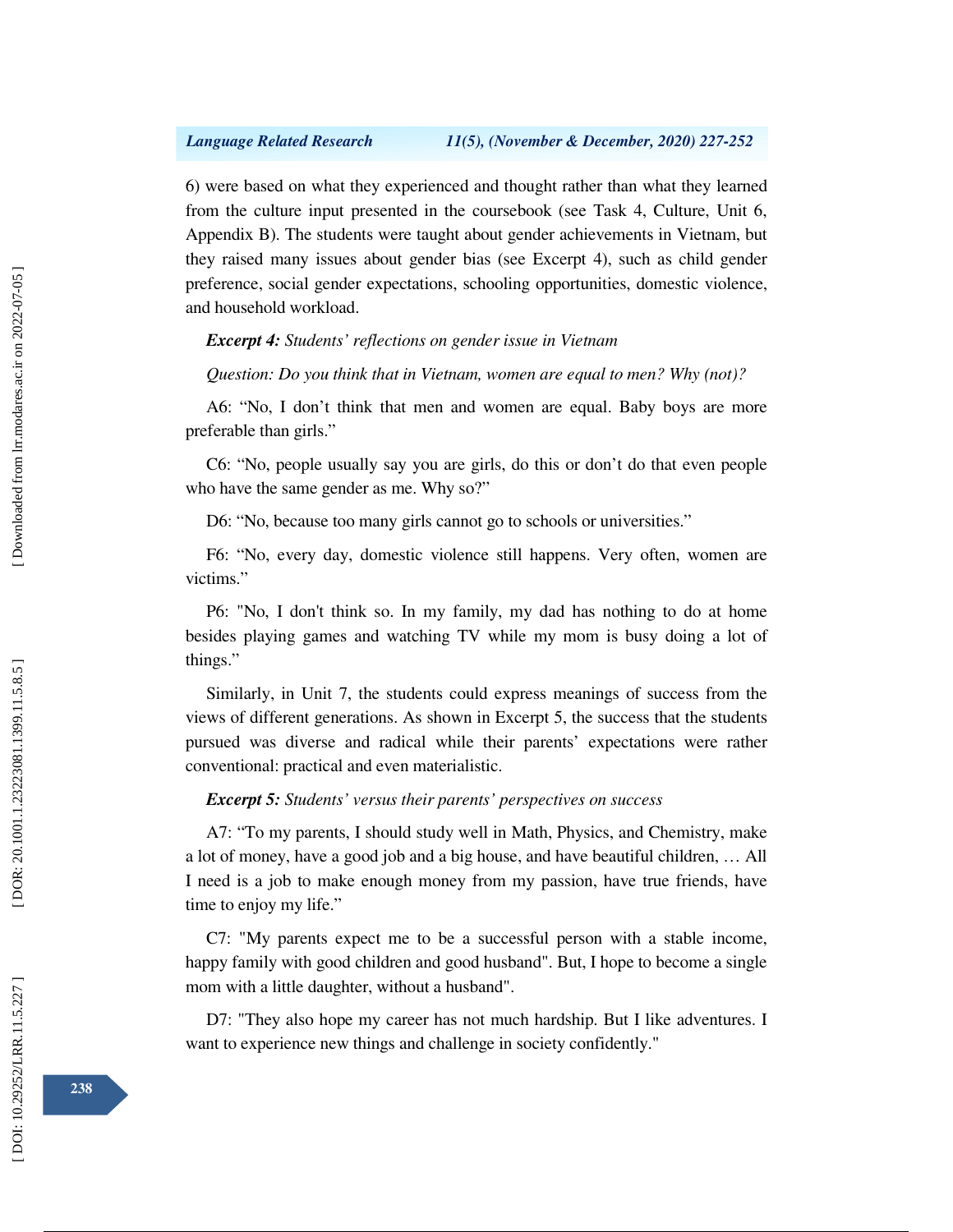The students' written assignments showed that they were able to express their own perspectives towards certain intercultural issues. This fact reassured students' capacity to perform reflective tasks in terms of language productivity and critical thinking ability when they had enough time for preparation.

### *4.2.5. Extension*

Together with students from other classes and teachers in the school, 15 of the 23 students in the class attended a lecture in English about cross-cultural meanings of femininity in story-telling through different versions of Cinderella, given by a Canadian guest speaker. The students were provided with different versions of Cinderella from the US., Germany, France, and Vietnam and encouraged exchange their perspectives about femininity across cultures (see Excerpt 6).

### *Excerpt 6: Extracts of students' writing*

J6: "Femininity was not connected to bad things in many cultures. For example, bad people with cruel conduct were women like the stepmother and stepsister. People of power and nobility were often males like the King and the father."

K6: "Women were loved and wanted for different reasons. Cinderella in Western cultures dressed charmingly and danced beautifully to entice the Prince. In Vietnamese legend, Tam was noticed and wanted for being at working, farming, and keeping the house."

As what was shown from the observations and the students' writings, it was confirmed that the students could be actively engaged in the IcLLT activities and able to use English effectively to express their critical thoughts.

### *4.3. Reflecting*

Students' and teacher's responses to the IcLLT lessons were reflected from the students' evaluation sheets and the teacher interview.

All of the students gave positive responses to the IcLLT lessons in terms of structures, activities, and intercultural content. As further explanation, they appreciated language and culture input because interesting cultural topics encouraged them to study more vocabulary and practice language skills better. They were more interested in intercultural activities to foster IC at higher levels, namely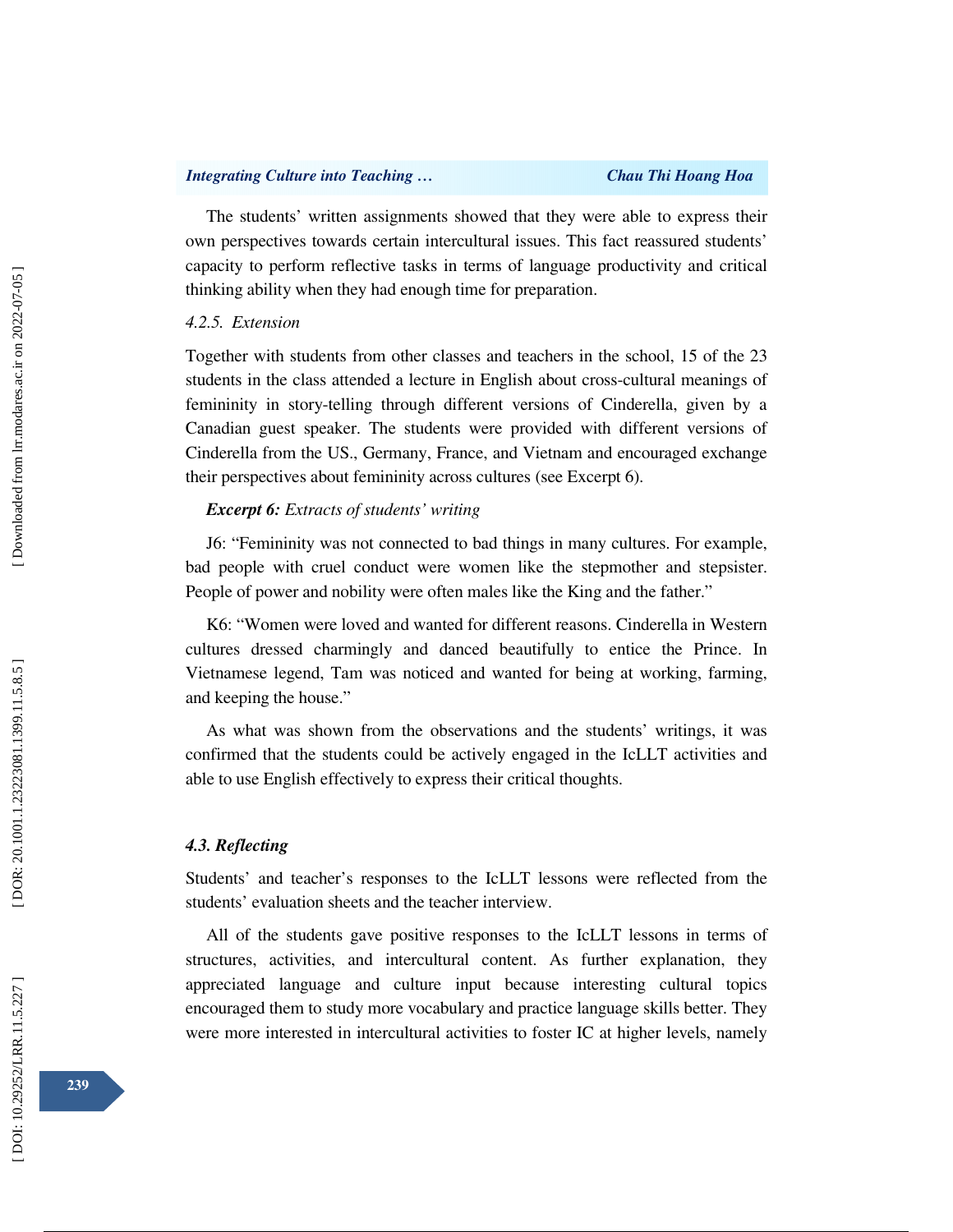stating their opinions, talking to foreigners, and discussing intercultural issues.

In the teacher interview for her reflection on the implementation of the IcLLT model, she approved the integration of culture into teaching and briefly described how she would apply the IcLLT model in her teaching. The "connection" could be applied due to the representation of culture-specific in the coursebook. If the comparison was made based on the provided input, it was the "connection". If the provided cultural input was compared with and reflected on the students' own cultural experiences, it could be the "interaction" or the "reflection". The distinction between those two steps depended on the depth of discussion. If the gap was attributed to the students' knowledge and experience, it could be the "interaction". If it was their attitude and opinion, it should be the "reflection". Of the three steps, the "reflection" concerned her most because the students' language productivity in this step was not proven in classroom interaction but delayed in written assignments. That was why the feasibility of this step was not convincing enough to her. Also, the "construction" and "extension" were applicable as long as she had enough time. Surprisingly, she was quite confident with the "extension" because it could be a part of the lesson entitled "Project", a succeeding section of the "Communication and Culture", or added in the periodical extracurricular activity of the school.

From the student's and teachers' evaluations, it was proven that the "Communication and Culture" lessons could be conducted according to the five steps of IcLLT model and the intercultural language activities engaged the students' active participation in social interaction and critical reflection.

# **5. Discussion and Implications**

The teacher's and students' responses to the implementation of IcLLT lessons are discussed with two foci: (1) the compatibility of the IcLLT model to EFL lessons in the pilot coursebooks and (2) implications for cultivating IC in EFL teaching.

The implementation proves that IcLLT is an open and flexible model that could be varied to different EFL teaching contexts. As shown in the trial lessons, one step could be skipped and included in another. The "construction" and the "connection", the "connection" and the "interaction", or the "interaction" and the "reflection" could be embedded in each other in one or two related intercultural language activities. Of the five steps, the "construction", the "connection", and the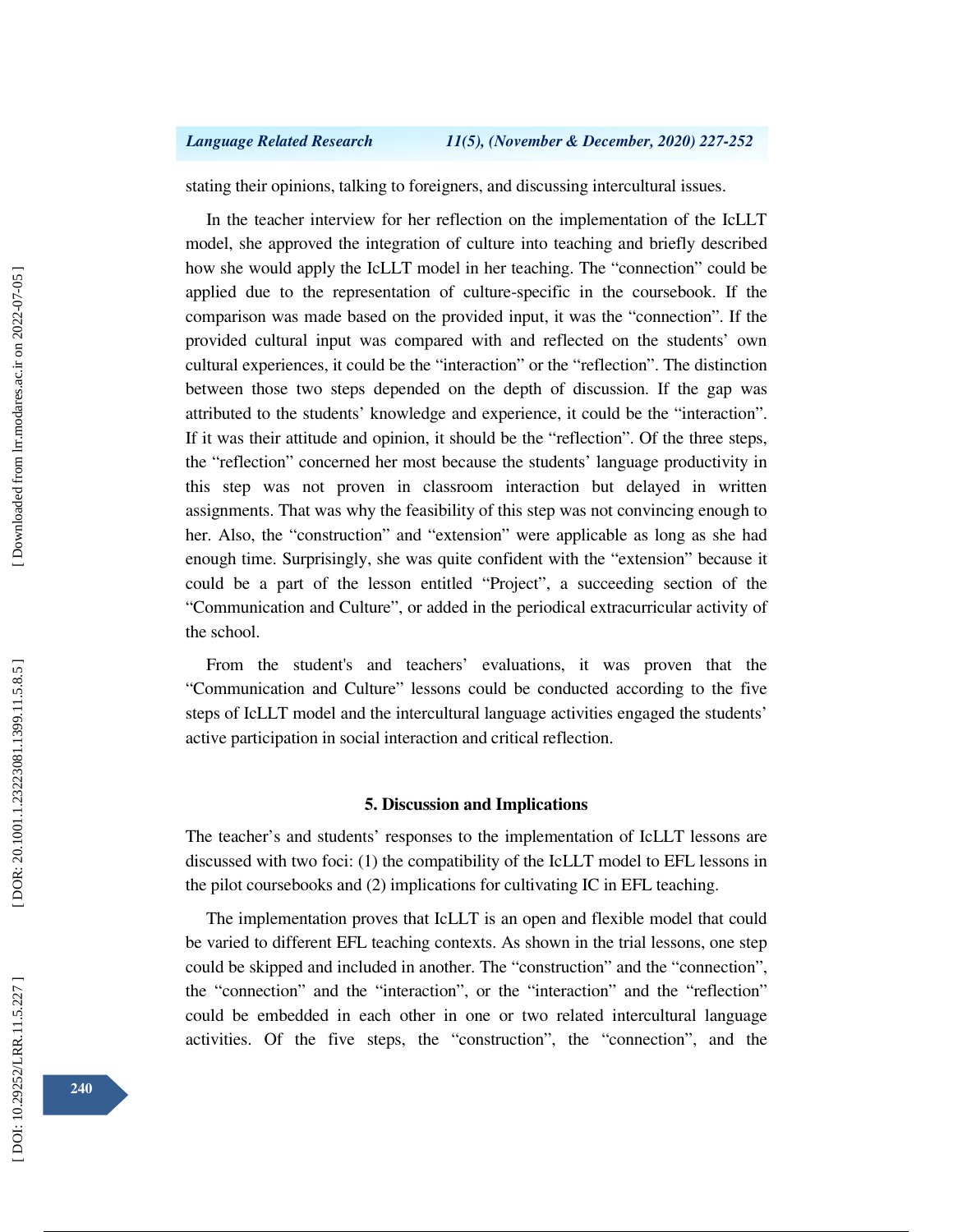## *Integrating Culture into Teaching … Chau Thi Hoang Hoa*

"interaction" are common parts of language lessons, which can be exploited in parallel with CLT three-staged receptive skill lessons of Pre-While-Post. The "reflection" and the "extension" were almost ignored due to the requirement of elaborate preparations. Though steps could be missed or merged with the others; the order of IcLLT steps should be observed according to the development of students' active engagement, independent use of language, and levels of cognition required.

Comparing to the implementation of IcLL (Ho, 2011) and ICLT model (Tran, 2015), the growth of the students' IC and CC in the IcLLT were not confirmed due to the differences in the research participants, designs, objectives, and the rigidity of the curriculum. However, all three models aim to integrate culture into teaching EFL skill lessons to foster learners' ICC through the implementation of intercultural language activities to engage the students' active involvement in social interactions and critical reflections towards intercultural issues. Reviewing the two suggested activities in the IcLL model (Ho, 2011), role-plays and ethnographic interviews could be conducted in the "extension", which could be a part of the Project section or extra-curricular activity as the participating teacher suggested. Compared to the IcLL model (Ho, 2011), the ICLT (Tran, 2015) was more relevant to the IcLLT with the progressive and chronological procedure of explicit strategies for intercultural language activities in each step. To further explain, the model of input notice - practice - output was similar to construction - connection - interaction extension. The presence of the "reflection" in the IcLLT model is not redundant but attributed to the learner difference. As the explanation of the participating teacher, the difference between the "interaction" and "reflection" relies on the depth of the discussion, to what degree the students reflect on certain intercultural issues from their own perspectives. It is noticeable that all three models allowed the students more freedom of language use and IC building, which are apt to the new objectives of the overall English teaching curriculum (MOET, 2018).

To cultivate IC in EFL classrooms, the simplicity and familiarity of the tasks and intercultural input should be considered. First, simplicity is the key to activate all students in mixed-ability classes. Taking the proposed intercultural language activities in the two demo lessons as examples, the activities were graded to engage the students of different levels of language proficiency and cognition ability. Second, the familiarity of the intercultural topics to the students' prior knowledge and experience is a supportive factor to the students' participation and language use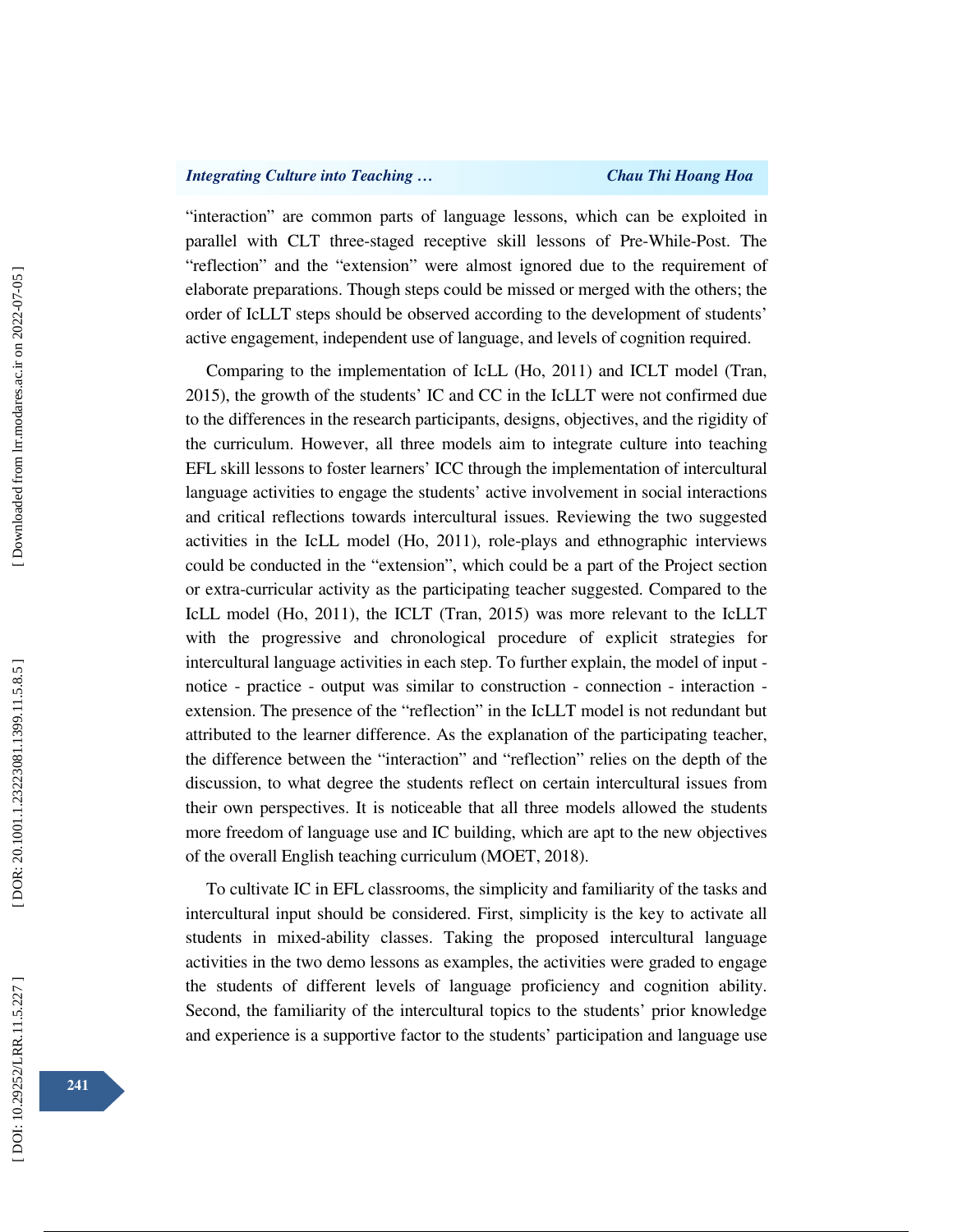(Carlson, 2019; Ho, 2011). It was also evidenced by the active participation of the students in the discussion to reflect on their perspectives and experiences about gender (in)equality and the value of success (in Unit 6 and 7 respectively) as cultural informants.

Another way to cultivate IC was creating genuine social interactions among different individuals. One of the easiest and most effective ways to practice intercultural teaching is to start with themselves and close to their own real-life experience (Ho, 2011; Newton, 2016). Though living in the same community, learners themselves have different backgrounds, personal experiences, attitudes, and perspectives. The gaps among learners can be considered as information and opinion gaps, which create authentic needs for communication in the "interaction", the "reflection", and the "extension". Moreover, the learners' different perspectives toward certain issues could be great sources to exploit the intercultural input in the pilot coursebooks. Though there is not enough evidence to conclude that the cultural input was "rosy", safe, and national-culture biased but the presence of "gender achievements" in Vietnam and "gender inequality" in the UK (Unit 6, Appendix B) is an example of avoidance of relating social problems in Vietnam. In this line, Le (2018) confirmed that the pilot EFL coursebooks ignored the dark sides of contemporary society locally and globally, namely academic misbehaviours, family violence, corruption, dishonesty, drug, terrorism, poverty, and many other issues. Without mentioning social reality in language and cultural input, the coursebooks miss opportunities to invoke students' critical discussions (Rashidi & Sarifi, as cited in Le, 2018). To complement the lack of social reality in the coursebook content, teachers can conduct intercultural language activities to encourage students to add the truth that they can see, know, and think of the learned topics as part of their own social and cultural experiences.

As stated, there exists a gap between the objectives of the general curriculum for teaching EFL and its implementation at the grass-root level (Chau & Truong, 2018). The change of coursebooks with a variety of culture-specific input is not enough to ensure the success of teachers' practice of integrating culture for the attainment of the students' IC or ICC. To fill the gap, the application of the IcLLT model with adapted intercultural language activities should be recommended. However, to guide the teachers in lesson planning and designing appropriate IcLLT activities, it is necessary to add intercultural objectives in tandem with language objectives. As in the implementation, the IcLLT applied in teaching EFL education aims to build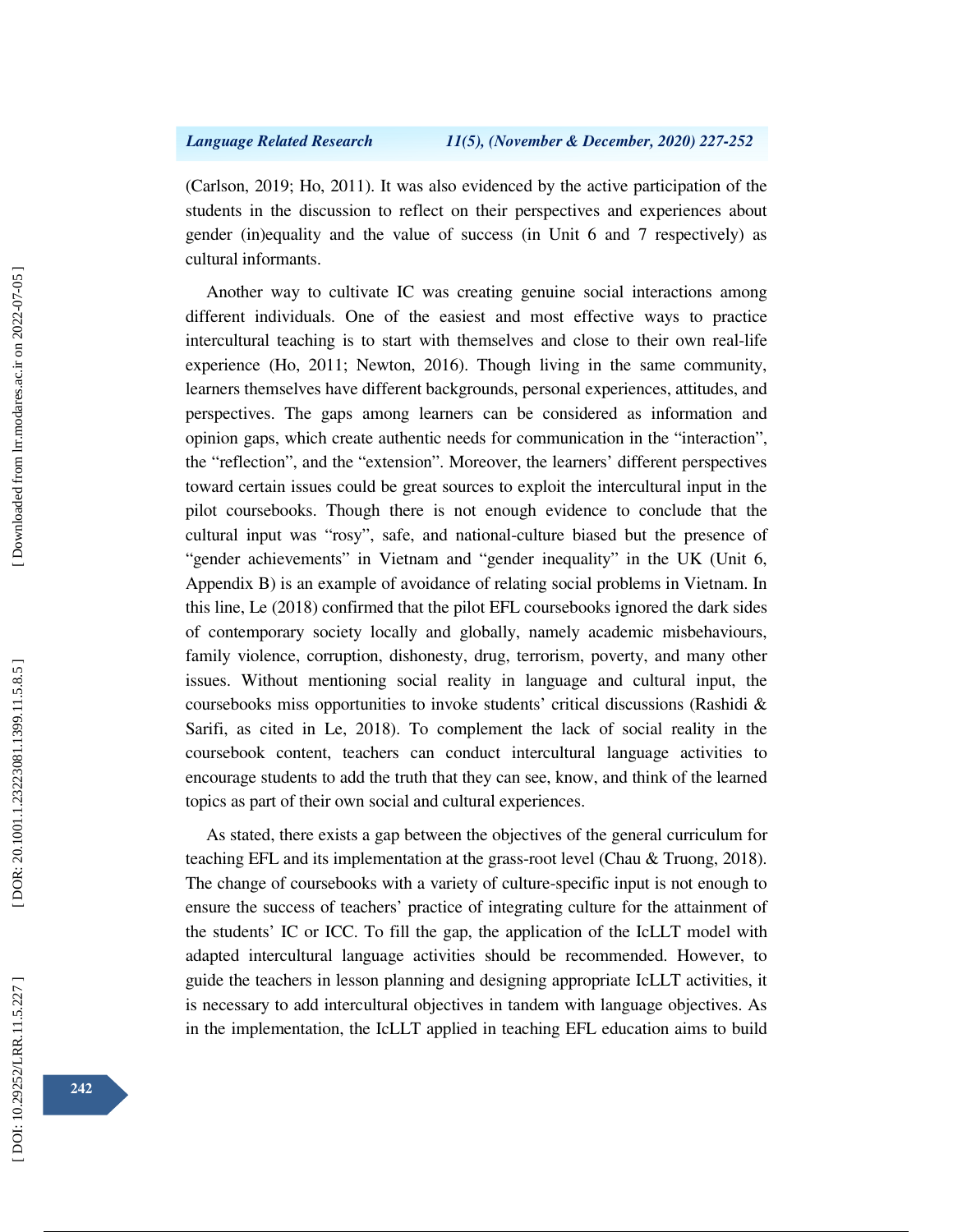# *Integrating Culture into Teaching … Chau Thi Hoang Hoa*

learners' intercultural knowledge, attitudes, and skills. The separation and limitation of IC objectives suggested in this research is relevant to the specification and measurement of IC objectives (Deardorff, 2006) and IC developmental patterns (Liddicoat et al., 2003). In a similar empirical study, Ho (2011) chose two IC dimensions: intercultural attitude and intercultural awareness as intercultural goals of intercultural lesson plans because obtaining all components of IC in a short treatment is vulnerable. Finally, it is not necessary to cover all three suggested dimensions of IC in a single lesson. Nonetheless, building intercultural knowledge alone is not a perfect statement of intercultural objectives because intercultural knowledge itself is just a basic level of IC and cannot automatically lead to the formation of more comprehensive levels, such as intercultural attitude and intercultural skill. Possessing intercultural knowledge is a prerequisite for building those competences. Depending on the nature of intercultural input, teachers can design appropriate intercultural language activities to help students to achieve intercultural attitudes and skills besides intercultural knowledge.

As presented above, the suggested intercultural language activities to integrate culture into teaching EFL are familiar and feasible. However, to apply the model, besides the implementation of the new coursebooks, teachers should be guided with intercultural teaching pedagogy, so that they could design appropriate intercultural language activities based on the provided activities in the coursebooks and propose relevant intercultural objectives. Hence, they can help students to be confidently engaged in intercultural communication and responsible for their critical judgments, which contributes to form CC and "intercultural citizenship" (Byram, 2008, pp. 11- 12).

### **6. Limitation and Conclusion**

Besides the findings and pedagogical implications for the practice of intercultural integration that this study has covered, it has considerable limitations. First, the action research design experimenting with the IcLLT model in two EFL lessons is assailable because it was not long or comprehensive enough for the researcher to get insights into the drawbacks and benefits of the model. Second, IcLLT may be an open and weak model, which has been tested in limited lessons, curriculum, and participants. Only some activities were chosen based on the availability and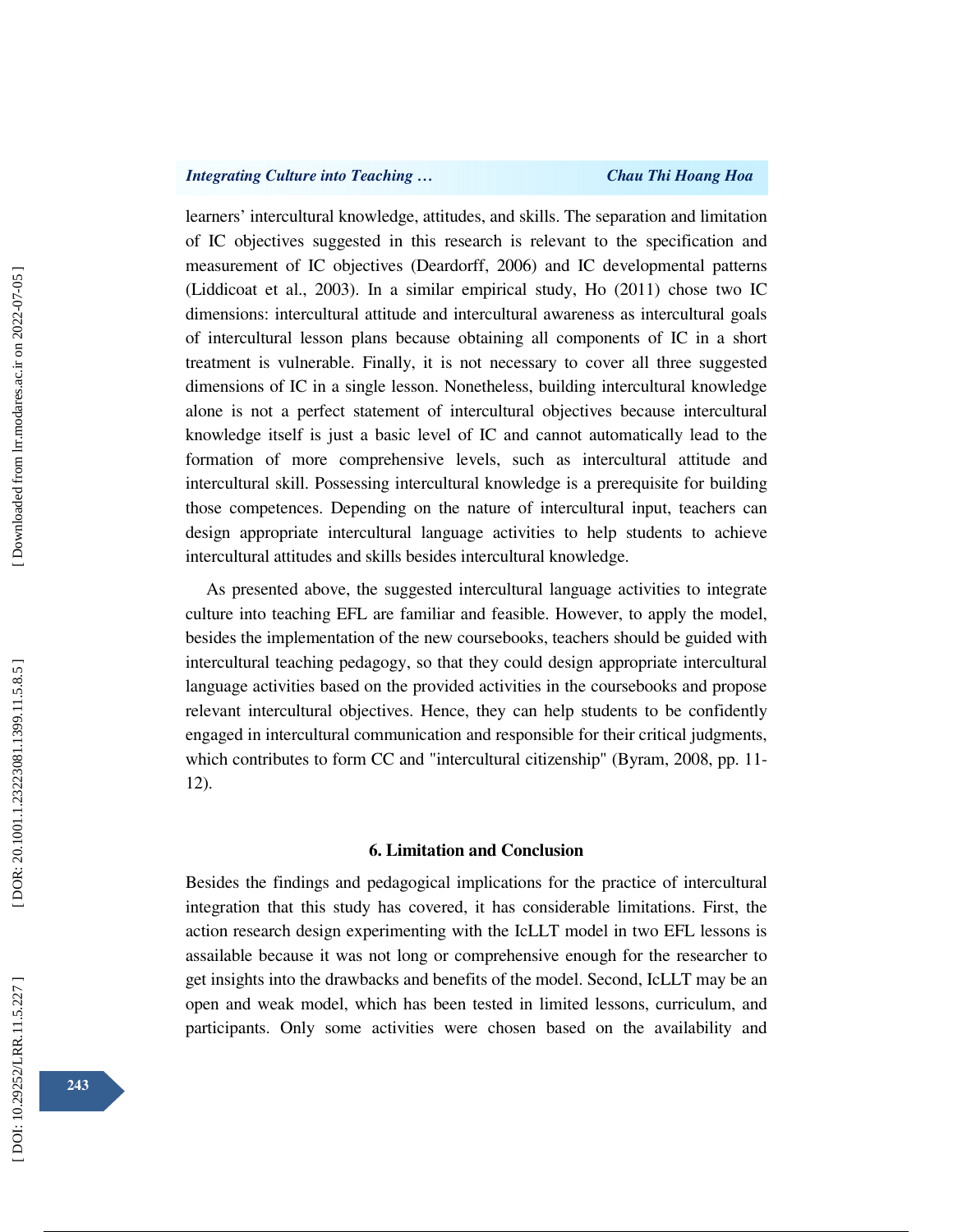accessibility of the resources, not for the sake of generalizability. Third, the suggested intercultural language teaching activities in the trial IcLLT lessons were not likely suitable to teach complete beginners or children. Forth, the suggested intercultural language activities were not specially designed to teach culture-inlanguage obviously and properly. For those reasons, it is suggested that more research should be done to make the model more applicable and comprehensive.

In conclusion, this research is a trial implementation of the IcLLT model to exploit specific cultural input provided in the coursebook to foster the students' IC and CC through intercultural language activities. Though the model is progressing and chronological, it can be split into individual steps that are relevant to CLT receptive skill lessons. The achievement of the model is proved by the active engagement of the students in genuine social interactions and critical reflections to develop their IC besides CC. Proven in the research, the teachers and students agreed that the IcLLT was implementable, its implementability varied according to the nature and diversity of intercultural content prescribed in the coursebooks. Hence, with the synergy of educational reforms from central management and the adjustment of teachers' instructions, the IcLLT could be a supplementary approach to include culture in EFL education to foster students' ICC.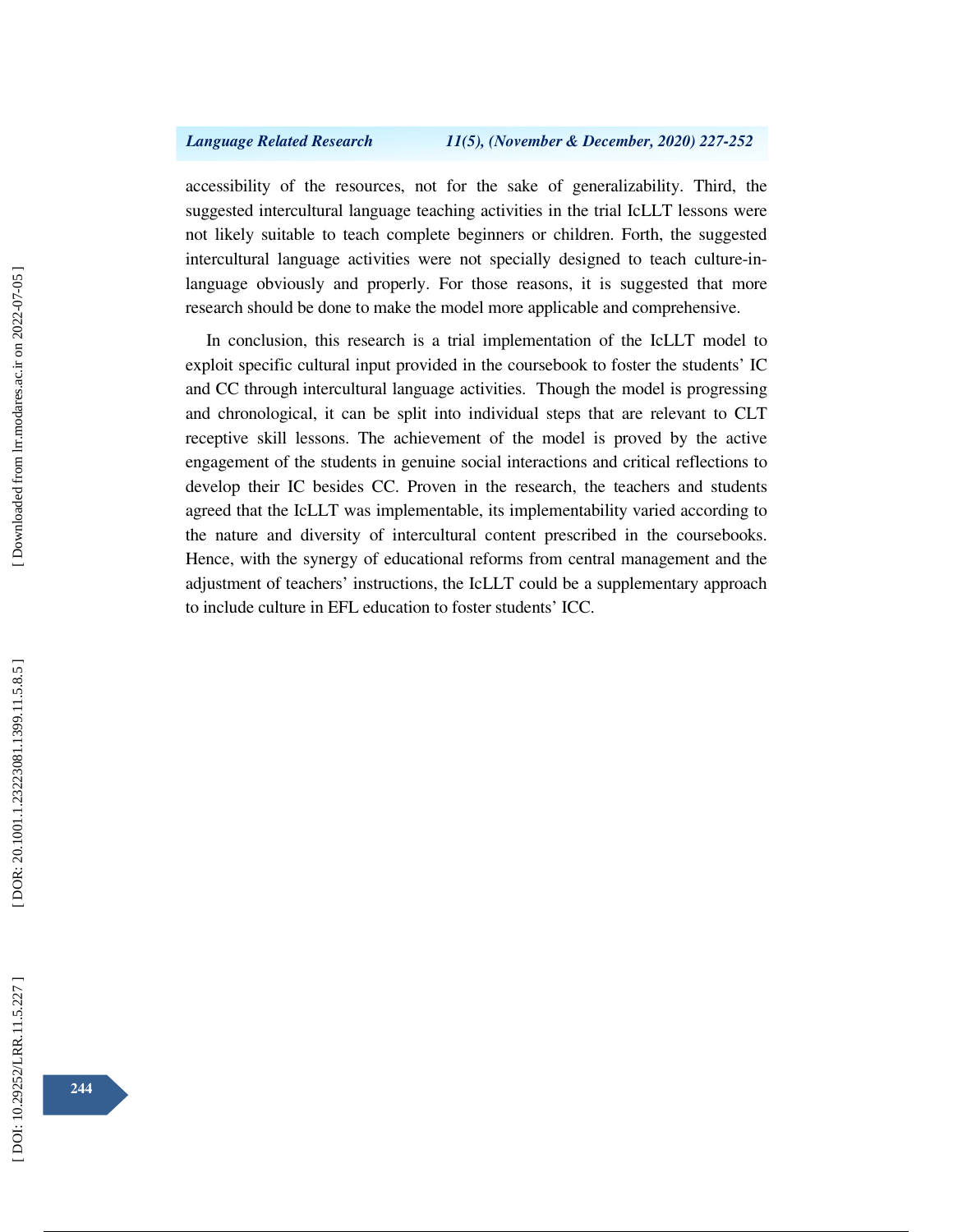### **References**

- Browett, J. (2003). Culture: Are we speaking the same language? Teachers'conceptual frameworks of culture. *Babel, 38*(2), 18-25.
- Byram, M. (1997). *Teaching and assessing intercultural communicative competence*. Multilingual Matters.
- Byram, M. (2008). *From foreign language education to education for intercultural citizenship.* Multilingual Matters.
- Byram, M., Gribkova, B., & Starkey, H. (2002). *Developing the intercultural dimension in language teaching: A practical introduction for teachers*. Council of Europe.
- Chau, T. T. H. & Truong, V. (2018). Integrating cultures into teaching EFL in Vietnam: Teachers' perceptions*. LEARN Journal, 11*(2)*,* 103-115.
- Chau, T. H. H., & Truong, V. (2019). The integration of intercultural education into teaching English: What Vietnamese teachers do and say. *International Journal of Instruction*, *12*(1), 441-456. https://doi.org/10.29333/iji.2019.12129a
- Carlson, G. (2019). Listening comprehension through culturally familiar contexts: A case study in Japan. *PASAA* - *A Journal of Language Teaching and Learning, 58*, 39-59.
- Crozet, C. Liddicoat, A. J. & Lo Bianco, J. (1999). Intercultural competence: From language policy to language education. In J. Lo Bianco, A. J. Liddicoat and C. Crozet (Eds.), *Striving for the third place: Intercultural competence through language education* (pp. 1-20). Language Australia.
- Deardorff, D. K. (2006). The identification and assessment of intercultural competence as a student outcome of internationalization. *Journal of Studies in International Education*, *10*(3), 241-266.
- Dinh, N. T. (2016). *Culture representations in English language teaching curriculum in Vietnam*. [Electronic doctoral dissertation]. Monash University.
- Fantini, A. (2000). A central concern: Developing intercultural competence. *SIT Occasional Papers Series: Addressing Intercultural Education, Training and Service,* 25-33. School for International Training. http://www.sit.edu/ SITOccasionalPapers/sitops01.pdf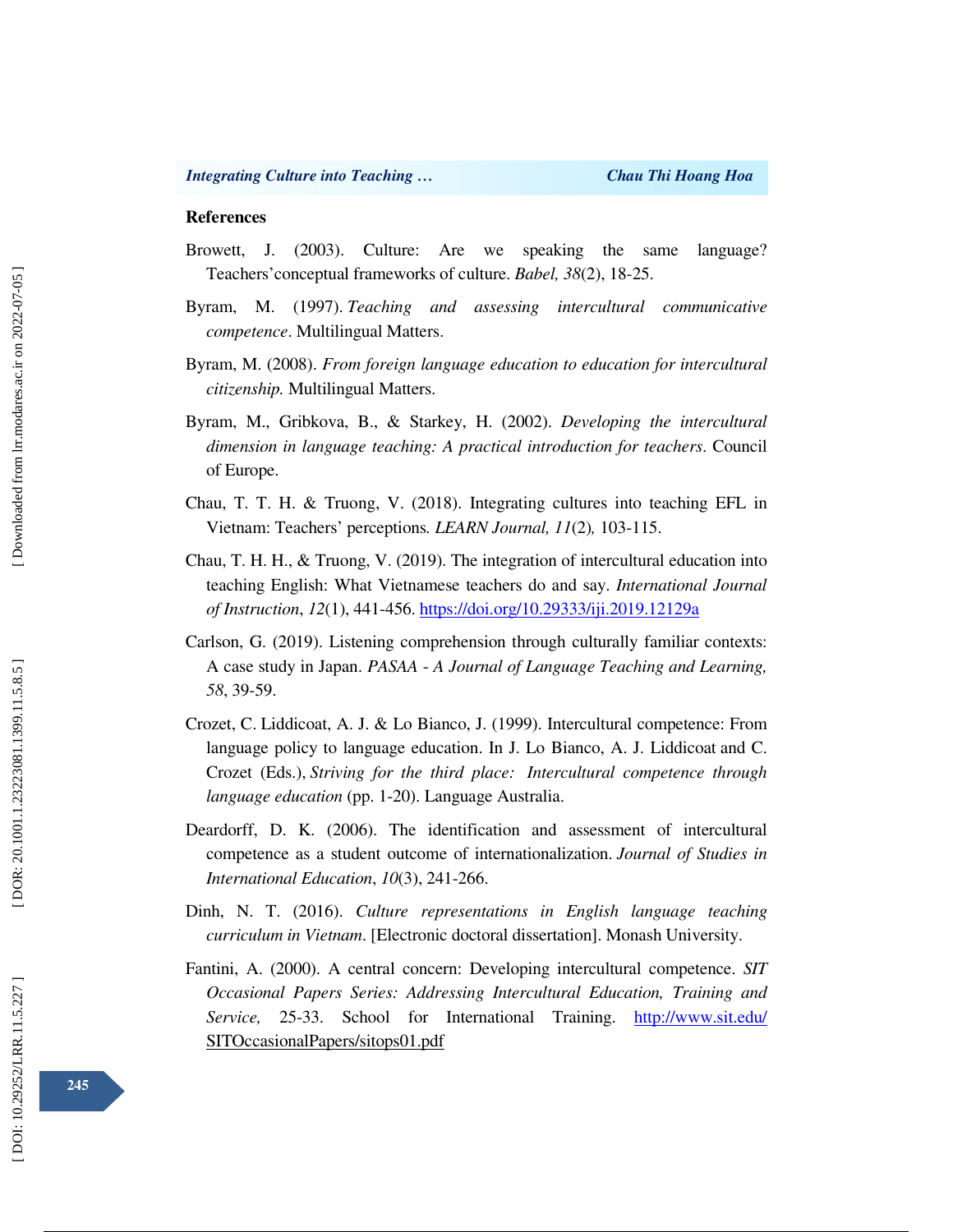- Fantini, A. E. (2006). Exploring and assessing intercultural competence. *World Learning Publications*. http://www.sit.edu/publications/docs/feil\_research \_report. pdf
- Fantini, A. E., Arias-Galicia, F., & Guay, D. (2001). *Globalization and 21st century competencies: Challenges for North American higher education.* Western Interstate Commission on Higher Education.
- Ho, S. T. K. (2011). *An investigation of intercultural teaching and learning in tertiary EFL classrooms in Vietnam*. [Electronic doctoral dissertation]. Victoria University of Wellington.
- Hoang, V. V. (2016). Renovation in curriculum design and textbook development: an effective solution to improving the quality of English teaching in Vietnamese schools in the context of integration and globalization. *VNU Journal of Science: Education Research*, *32*(4), 9-20. DOI:10.25073/2588-1159/vnuer.3845
- Hoang, V. V. (2018). MOET's three pilot English language communicational curricula for schools in Vietnam: rationale, design and implementation. *T*ạ*p chí Nghiên c* ứ*u N*ướ*c ngoài, 34* (2), 1-25. DOI:10.25073/2525-2445/vnufs.4258
- Kemmis, S. & McTaggart R. (1988). *The action research planner.* Deakin University Press.
- Lai, T. T. V. (2016). *An evaluation of textbook English 10 Volume 1 (experimental program) developed by Vietnamese Ministry of Education and Training as seen from intercultural communicative EFL approach*. Researching and Teaching Foreign Languages, Linguistics, Foreign Studies in Vietnam, National Conference 2016, Ha Noi, Vietnam,
- Le V. C. (2018). A critical analysis of moral values in Vietnam-produced EFL textbooks for upper secondary schools. In Widodo, H. P., Perfecto, M. R., Canh, L. V., Buripakdi, A, (Eds.), *Situating Moral and Cultural Values in ELT Materials - The South East Asian Context* (pp. 111-129). Springer.
- Liddicoat, A. J. (1997). Everyday speech as culture: Implications for language teaching. In A. J. Liddicoat & C. Crozet (Eds.), *Teaching Language, Teaching Culture* (pp. 55-70). Applied Linguistics Association of Australia.
- Liddicoat, A. J. (2002). Static and dynamic views of culture and intercultural language acquisition. *Babel*, *36*(3), 4-11.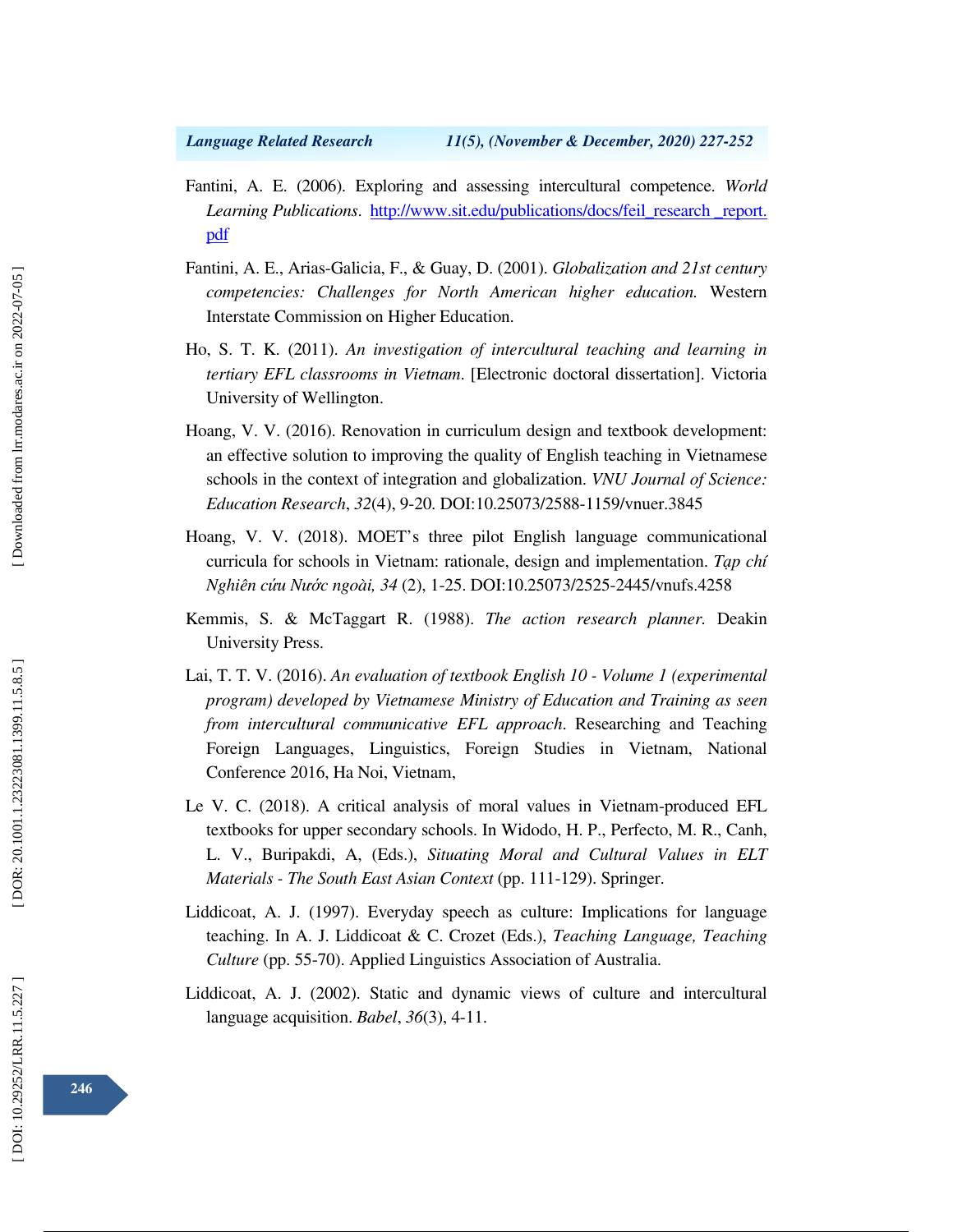- Liddicoat, A. J., & Crozet, C. (1997). *Teaching language, teaching culture*.: Applied Linguistics Association of Australia.
- Liddicoat, A. J. & Scarino, A. (2013). *Intercultural language teaching and learning.* Wiley-Blackwell.
- Liddicoat, A. J., Papademetre, L., Scarino, A., & Kohler, M. (2003). *Report on intercultural language learning*. Canberra, ACT: Commonwealth of Australia.
- MOET (2012)*.* The pilot curriculum for teaching English in general education. Decision 5209/OĐ-BGDĐT. https://thuvienphapluat.vn/van-ban/giaoduc/Quyet-dinh-5209-QD-BGDDT-nam-2012-Chuong-trinh-giao-duc-phothong-mon-tieng-Anh-180993.aspx
- MOET (2018). The new overall curriculum in EFL in upper secondary education. Circular 32/2018/TT-BGDDT. https://thuvienphapluat.vn/van-ban/giaoduc/Thong-tu-32-2018-TT-BGDDT-Chuong-trinh-giao-duc-pho-thong-403454.aspx
- Newton, J. (2016). Cultivating intercultural competence in tertiary EFL programs. Crossing Borders in Language Teaching and Business Communication: *Proceedings of the 11th ELT conference at AE Chaoyang University of Technology,* 1-22.
- Newton, J., Yates, E., Shearn, S. & Nowitzki, W. (2010). *Intercultural communicative language teaching: Implications for effective teaching and learning*. Ministry of Education.
- Paige, R. M., Jorstad, H., Siaya, L., Klein, F., & Colby, J. (2003). Culture learning in language education: A review of the literature. In D. L. Lange & R. M. Paige (Eds.), *Culture as the core: Perspectives on culture in second language learning* (pp. 173-236). Information Age Building.
- Sewell, W. H. (2005). *Logics of history: Social theory and social transformation.* University of Chicago Press.
- Tran, Q. T. (2015). *An intercultural communicative language teaching model for EFL learners*. [Electronic Doctoral dissertation]. Suranaree University of Technology.
- Vygotsky, L. S. (1978). *Mind in society: The development of higher psychological processes*. Harvard University Press.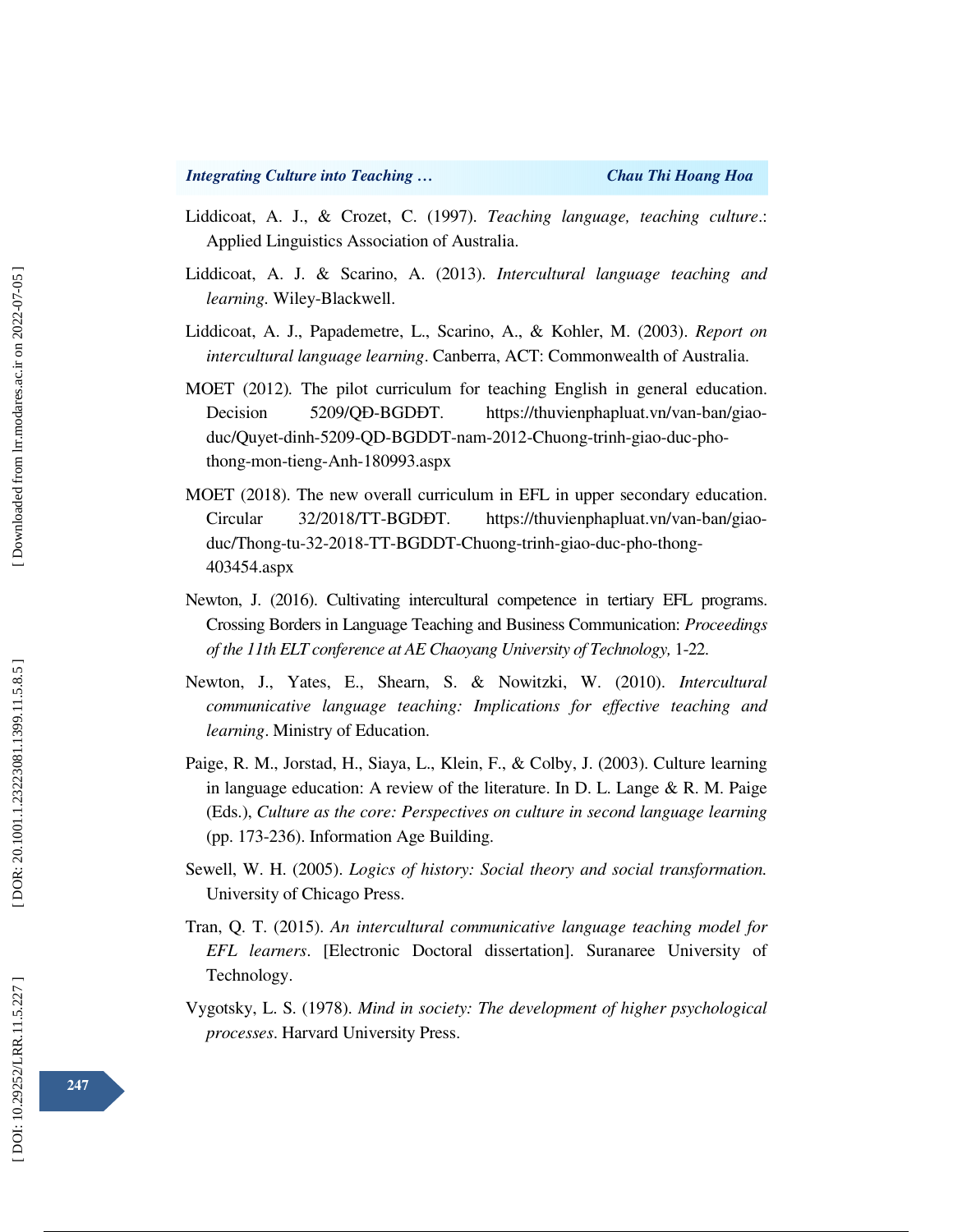# **Bionote**

**1 Chau Thi Hoang Hoa**, PhD. is an EFL teacher at Tra Vinh University, Vietnam. Her research interests are teaching EFF in general education, teacher education, and integrating cultures into teaching EFF. She is especially interested in studying a diversity of strategies to integrate culture into teaching EFL in upper secondary education in Vietnam to build learners' intercultural communicative competence.

# **Appendices**

# **Appendix A. A Suggested IcLLT Lesson Plan**

| <b>Elements</b>                    | <b>Descriptions</b>                                                                                                         |
|------------------------------------|-----------------------------------------------------------------------------------------------------------------------------|
| <b>Approach</b>                    | - CLT/ Communicative Approach                                                                                               |
|                                    | - Supplemented with IcLLT approach                                                                                          |
| <b>Objectives</b>                  | - Language objectives                                                                                                       |
|                                    | - IC objectives of intercultural knowledge, attitudes, and skills                                                           |
| Input                              | - Language and culture-specific                                                                                             |
|                                    | - From the coursebook and teacher                                                                                           |
|                                    | - From the learners and the local community                                                                                 |
| <b>Tasks</b>                       | Intercultural language activities                                                                                           |
|                                    | <b>Construction</b>                                                                                                         |
|                                    | Building and exploring intercultural issues base on prior intercultural<br>knowledge and experience.                        |
|                                    | <b>Connection</b>                                                                                                           |
| <b>Stages of the</b><br>lesson and | Making (implicit/explicit) comparison/ connection between home culture<br>and other cultures                                |
| activities                         | <b>Interaction</b>                                                                                                          |
|                                    | Engaging in genuine interactions about intercultural issues to practice<br>language skills and construct cultural meanings. |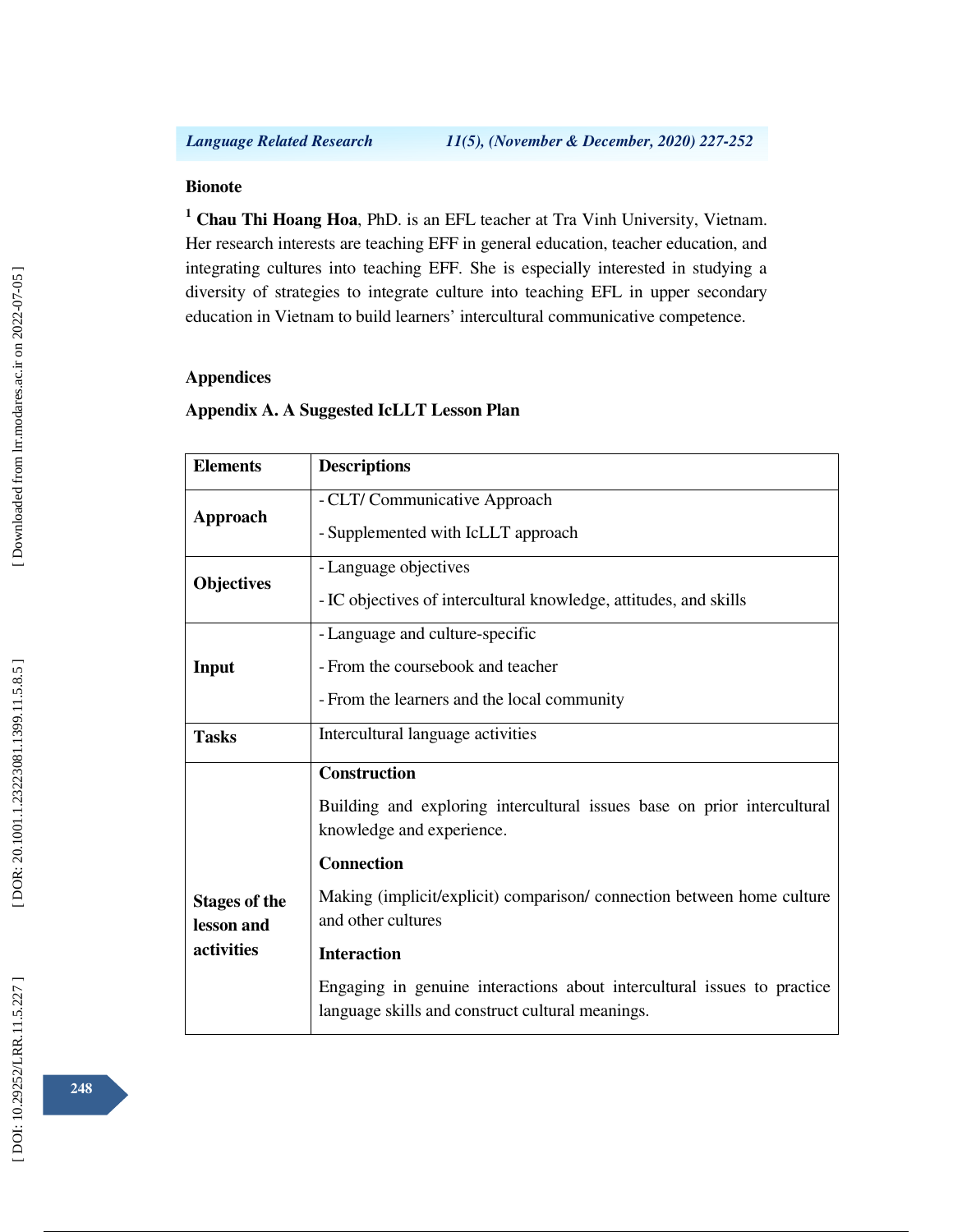## *Integrating Culture into Teaching … Chau Thi Hoang Hoa*

|                | <b>Reflection</b>                                                                                                |
|----------------|------------------------------------------------------------------------------------------------------------------|
|                | Reflecting/giving their own feedback on intercultural issues to build their<br>intercultural attitudes           |
|                | <b>Extension</b>                                                                                                 |
|                | Participating in real or simulated intercultural communication to build<br>ICC focusing on intercultural skills. |
| <b>Setting</b> | In and out of the classroom, through intra - and extracurricular activities,                                     |
|                | focusing on community engagement.                                                                                |

# **Appendix B. IcLLT Lesson Plan for Communication and Culture: Trial lesson 1**

*(Unit 6, p.13, English 10, the pilot coursebook)* 

# **Language Objective**

- to build language skills (reading and speaking) about gender (in)equality

## **IC Objectives**

- to build students' knowledge and attitudes towards the issue of gender (in)equality (Vietnam, the UK, and other countries)

- to build students' own perspectives on gender equality

# **COMMUNICATION**

**Task 1: Construction:** Read three statements about achievements in woman equality to match with the pictures and then add other ideas from students' knowledge and opinions.

## **Task 2: Connection/Interaction**

Exchange ideas in pairs

## **CULTURE**

## **Task 1: Construction**

Read the given text about Gender equality in the UK, and do comprehension questions (p.13).

1. How do girls and boys perform at schools in the United Kingdom?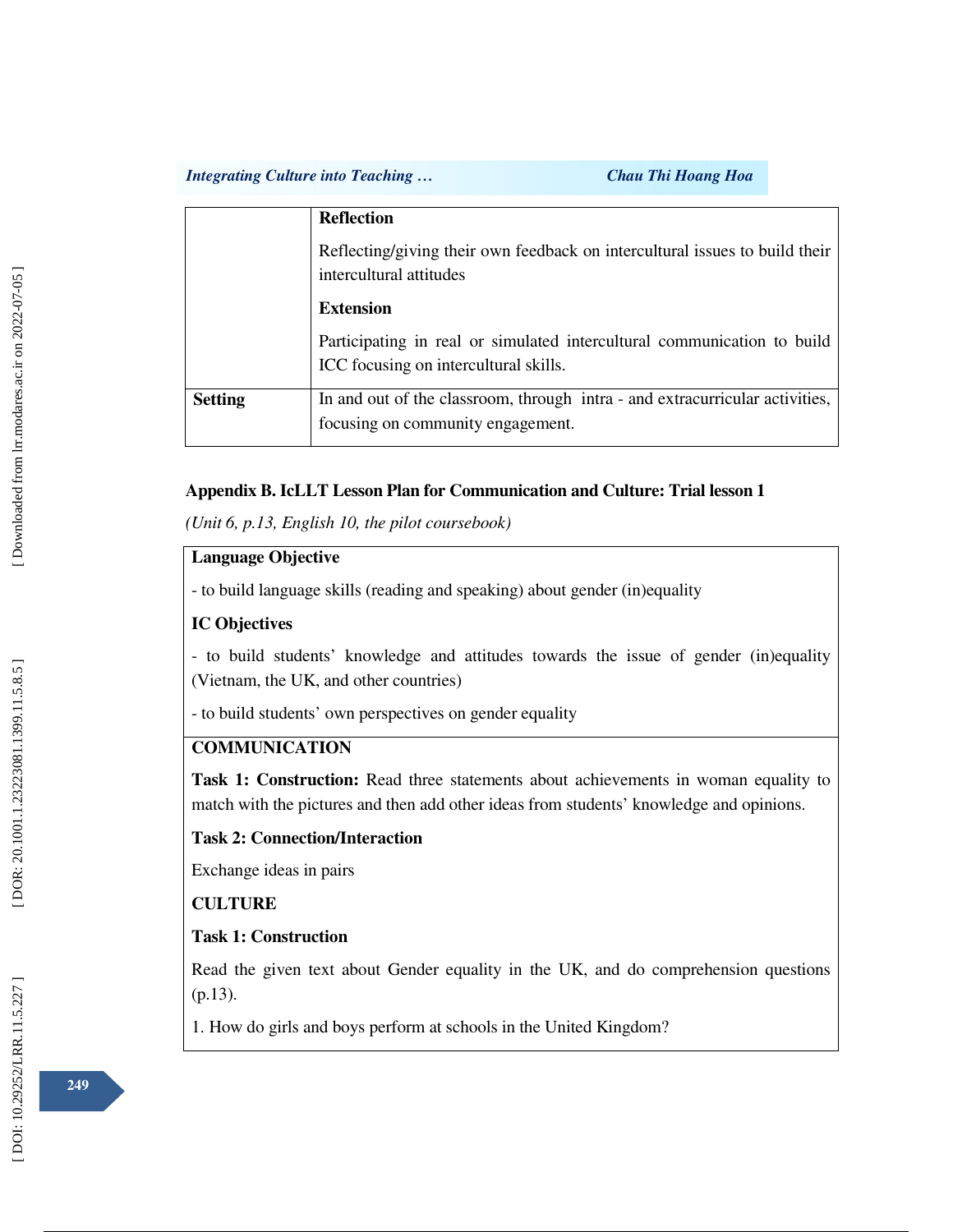2. How many women participate in the British workforce?

3. What challenges does the United Kingdom still face in achieving gender equality?

# **Task 2: Connection – Interaction**

Compare facts of gender inequality in the UK (in the text) and those in Vietnam (from students' knowledge and experience)

# **Task 3: Reflection**

Discuss the following questions

1. Compare to the UK and Canada, how do you think of gender equality in Vietnam?

2. What are the roots of gender inequality?

3. What can we do to reduce gender inequality?

Language use: I think/I guess/ I suppose that....

### **Homework:**

(\*) In about 30 words, state that in Vietnam, are women equal to men? Why (not)?

## **Extension (optional)**

- Attend a guest speaker's talk on *cross-cultural meanings of femininity in story-telling through different versions of Cinderella* and write a report/an essay on it.

**-** Share your writing/view with your friends (and if possible, keep it posted on a social network to call for further discussion).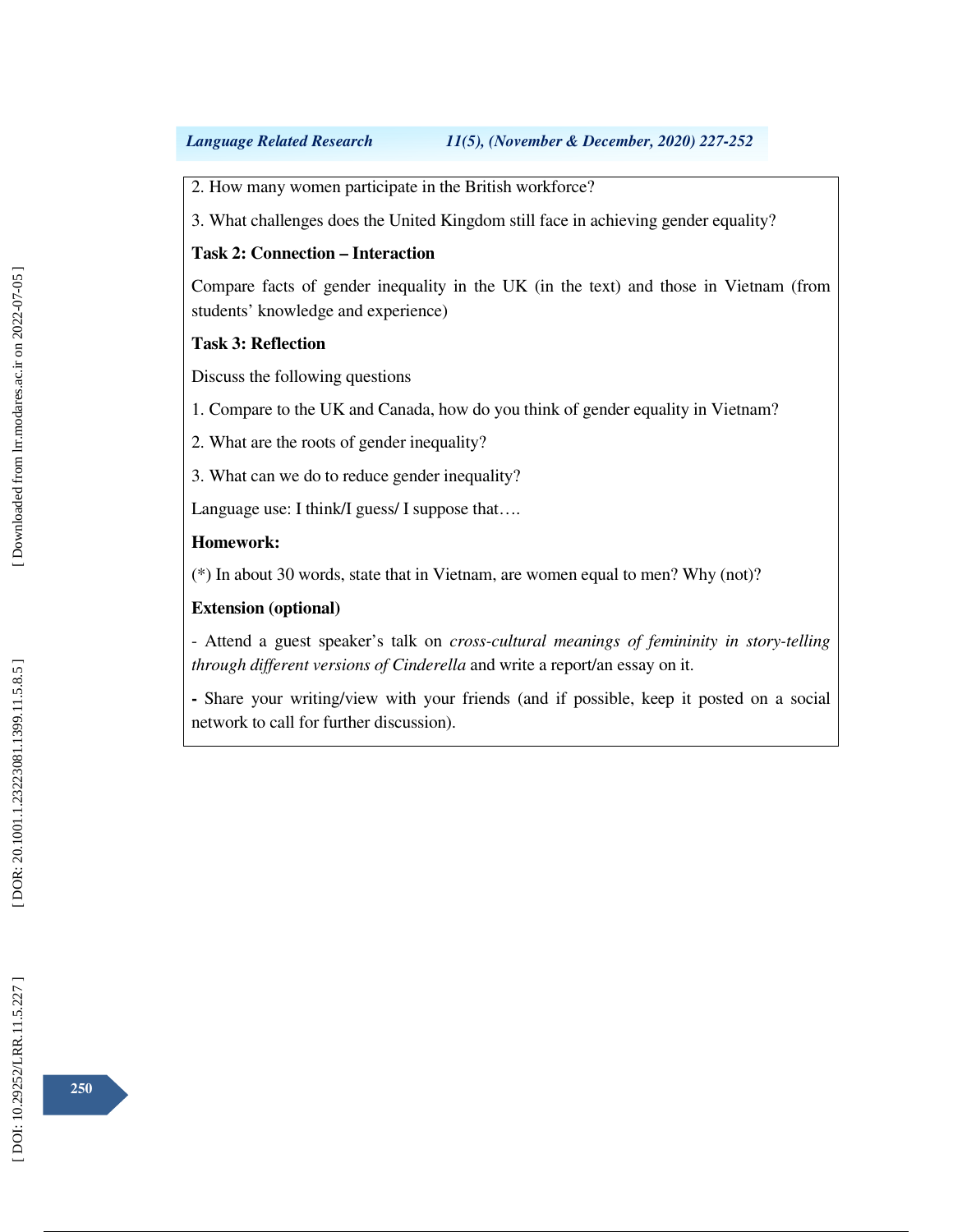### *Integrating Culture into Teaching … Chau Thi Hoang Hoa*

# **Appendix C. IcLLT Lesson Plan for Communication and Culture: Trial Lesson 2**

*(Unit 7, p. 23, Tieng Anh 10, the pilot coursebook)*

# **Language Objective:**

- to read and talk about common cultural issues of gift-giving and the value of success

### **IC Objectives:**

- to share knowledge and experience about the practices of gift-giving in Vietnam and the UK

- to build students' perceptive/ values of their own success from the views of American, Vietnamese cultures

# **COMMUNICATION**

### **Task 1**: **Construction and connection**

Read the given passage about gift-giving in the UK (p. 23)

Fill in the table (handout, unit 7)

# **Task 2: Interaction 1**

Share information from the table

Language Focus:

*Do you get presents on\_\_\_\_\_\_\_\_\_?* 

*No, I don't. \_\_\_\_\_\_(explanations)\_\_\_\_\_\_\_\_\_* 

*Really? / Exclamations* 

## **Task 3: Interaction 2**

Ask and answer in pairs:

- 1. Who do you often buy presents for?
- 2. On what occasions do you buy presents?
- 3. What is the most expensive present you have been given?